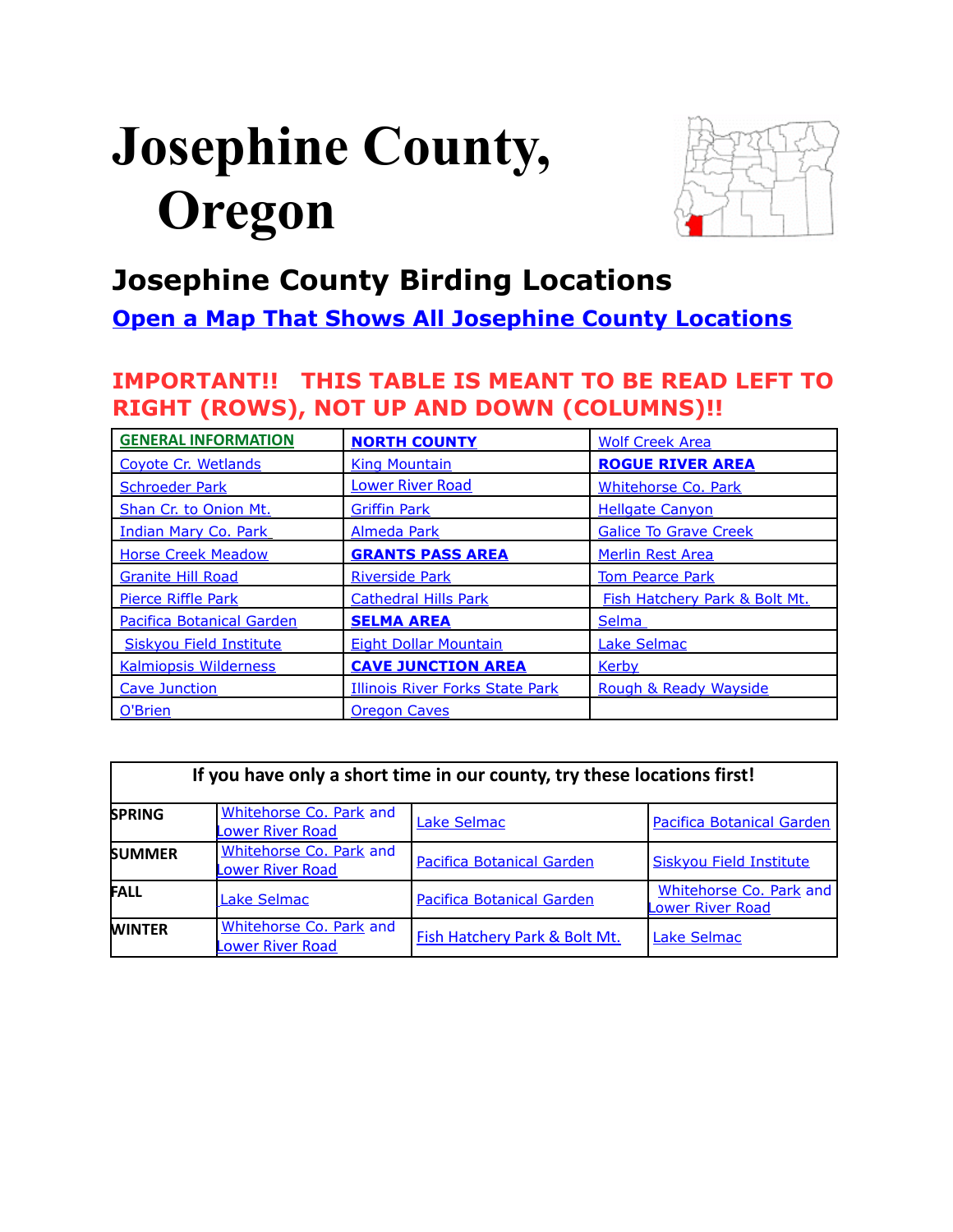<span id="page-1-0"></span>**Authors/Editors**: Dennis Vroman, Romain Cooper, John Notis, Jack Turner, Chuck Gates

**County Seat**: Grants Pass

**County Size**: 1,642 square miles

**High Elevation** : Grayback Mountain (7055 ft.)

**Rarities** : Black-bellied Whistling-Duck, Tufted Duck, Leach's Storm-petrel,, Red Phalarope, Black Swift, Yellow-bellied Sapsucker, Nuttail's Woodpecker, Northern Mockingbird, California Thrasher, Red-throated Pipit, Phainopepla, Ovenbird, Swamp Sparrow, Indigo Bunting

**Top County Lister** : Dennis Vroman (248)

Year List Record : Russ Namitz 2014 (202)

**County Contact Person**: Email [Dennis Vroman](mailto:dpvroman@budget.net) [return to the top](#page-0-0)

**Introduction:** If you are serious about birding in either Jackson or Josephine counties, it is absolutely essential that you purchase a copy of the "Guide to Birds of the Rogue Valley" by Barbara W. Massey and Dennis P. Vroman. This publication is sponsored and supported by the Oregon Field Ornithologists and can be found on their website as Special Publication #19. You can also purchase it from Buteo Books by calling 800-722-2460. This book provides an in depth look at birding the top locations in both counties and includes comprehensive lists of vegetation types, expected species, and detailed written directions to all the locations. It is indispensable to the birder who wants to truly explore the Rogue Valley and experience its unique avifauna collection. The Foreword for the book (written by Pepper Trail) describes this area well: "The Rogue Valley region of Southern Oregon is a political, geological, and biological crossroads, where Oregon meets California, the ancient Siskiyou Mountains meet the young Cascades, and valley grasslands meet mountain conifer forests. Although the area has long been known among Oregon birders as the state's prime locale for such "California" species as Blue-gray Gnatcatcher and California Towhee, the full variety and interest of the bird life in the Rogue Valley have only recently begun to be appreciated."

[return to the top](#page-0-0)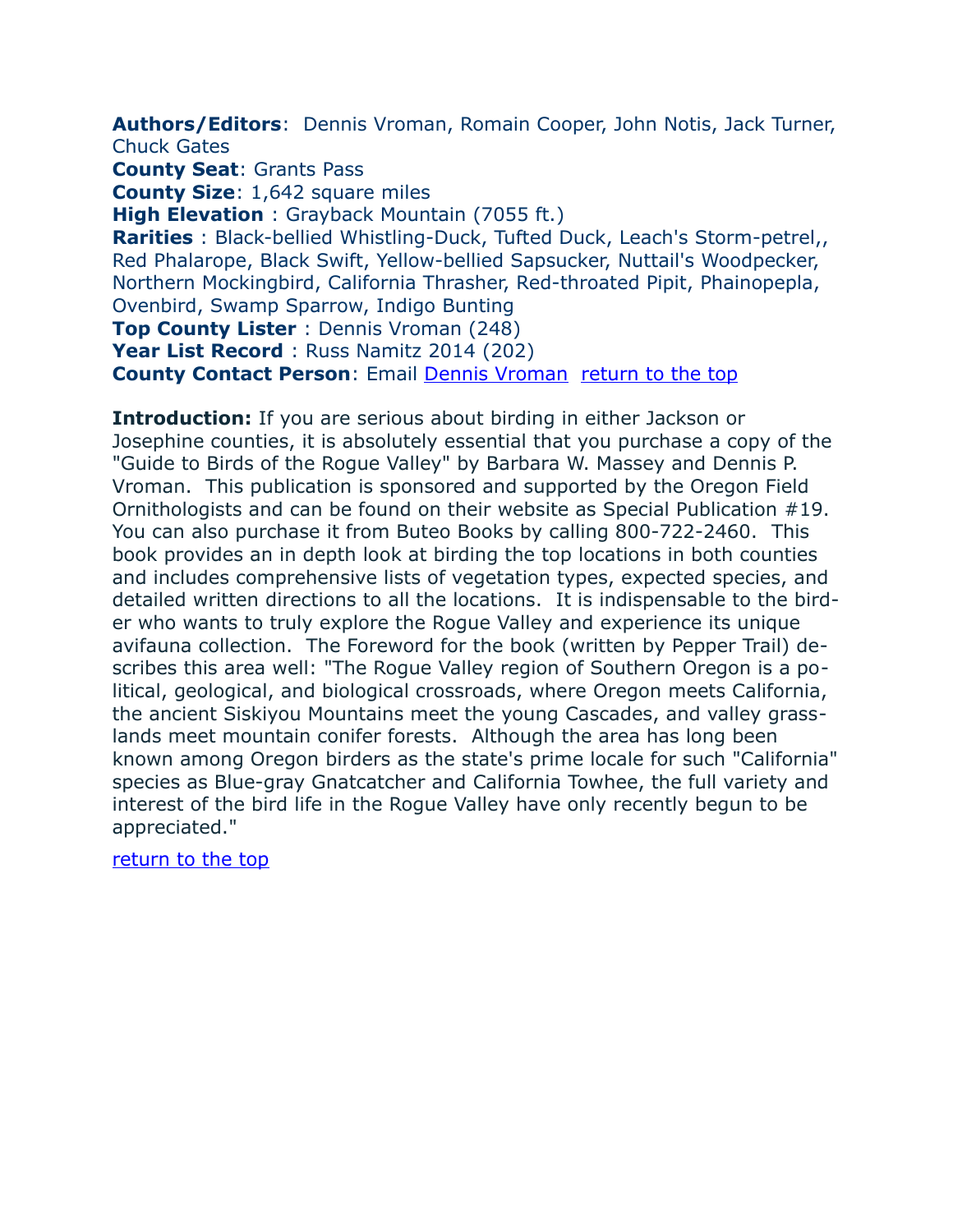# <span id="page-2-3"></span>**NORTH COUNTY**

# <span id="page-2-2"></span>**Wolf Creek Area** [return to the top](#page-0-0)

DeLorme (copyright 2001) Pg 18 DeLorme (copyright 2008) Pg 66 **geographic coordinates** 42°41'45.4"N 123°23'50.6"W [\(42.69593, -123.3974\)](https://www.google.com/maps/place/42%C2%B041)

[View A Google Map](http://maps.google.com/maps/ms?hl=en&ie=UTF8&msa=0&msid=108036481085398338899.0004736b7d4961bf0cec4&ll=42.555104,-123.434143&spn=0.664618,1.399384&z=10)

**Location, Habitat, and Birds:** From Grants Pass, go north on Interstate 5 to Wolf Creek (exit 76). Wolf Creek Park is located at the end of Main Street. [\(County Park Website](http://www.co.josephine.or.us/Page.asp?NavID=1882))**.** Wolf Creek itself is not particularly birdy (although it is famous for producing an Ovenbird once**.** The park is worth checking out but the main attraction is Lower Wolf Creek Road which takes you through a nice forested area. Timber of varying ages can produce the normal forest species like grouse, finches, and nuthatches.

# <span id="page-2-1"></span>**Coyote Creek Wetlands** *[return to the top](#page-0-0)*

DeLorme (copyright 2001) Pg 27 C-6 DeLorme (copyright 2008) Pg 60 C-3 **geographic coordinates** 42°40'54.6"N 123°19'52.3"W [\(42.681829, -123.331192\)](https://www.google.com/maps/place/42%C2%B040)

#### [View A Google Map](http://maps.google.com/maps/ms?hl=en&ie=UTF8&msa=0&msid=108036481085398338899.0004736b7d4961bf0cec4&ll=42.555104,-123.434143&spn=0.664618,1.399384&z=10)

**Location, Habitat, and Birds:** From Grants Pass, travel 18 miles north on I-5 to Wolf Creek and take exit 76. At the end of the off ramp, turn right and follow Coyote Creek Road for about four miles to Golden. Look for the old church on the left and the parking area for the Golden Wetlands trailhead on the right.

# <span id="page-2-0"></span>**King Mountain** [return to the top](#page-0-0)

DeLorme (copyright 2001) Pg 27 C-5 DeLorme (copyright 2008) Pg 60 C-4 **geographic coordinates** 42°41'30.4"N 123°13'49.3"W [\(42.691764, -123.230372\)](https://www.google.com/maps/place/42%C2%B041)

#### [View A Google Map](http://maps.google.com/maps/ms?hl=en&ie=UTF8&msa=0&msid=108036481085398338899.0004736b7d4961bf0cec4&ll=42.555104,-123.434143&spn=0.664618,1.399384&z=10)

**Location, Habitat, and Birds:** King Mountain is in the very NE corner of the county and is over 5000 ft tall so winter access is not recommended. When you reach the top, everything to the east is Jackson County. Douglas County is only 1 mile north of there. To access King Mountain, one should have a Medford District BLM map and back-road navigating skills. There are many forest road intersections on the routes to King Mountain. Two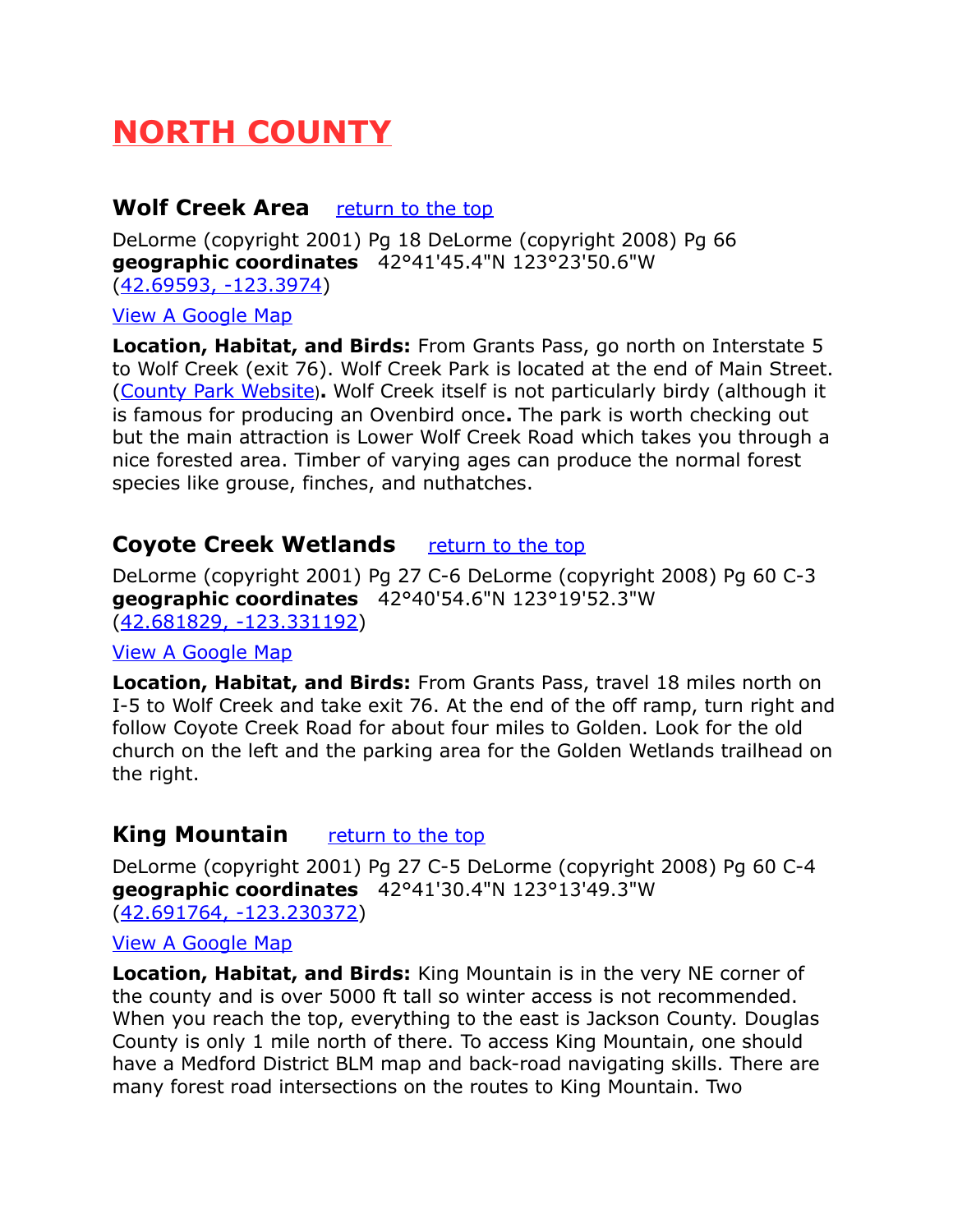approaches can be used. One approach is to follow directions to Coyote Creek Wetlands (in preceding section) up Coyote Creek Road and continue past Coyote Creek Wetlands using the Medford BLM Transportation Map to reach King Mountain. The other approach is to leave I-5 one exit North of the Wolf Creek exit at the Speaker Exit 78. Go west up Speaker Road (which follows Wolf Creek) and continue past Speaker up Bummer Gulch to King Mountain using the Medford District Transportation Map. Some of the birds you might see on the mountain are Sooty Grouse, Sharp-shinned and Cooper's Hawk, Hairy Woodpecker, Steller's Jay, Chestnut-backed Chickadee, Red-breasted Nuthatch, Townsend's Solitaire, Wrentit, Fox Sparrow, and Red Crossbill. Cassin's finch have been observed here multiple times and Green-Tailed Towhee can be found during breeding season.

# <span id="page-3-2"></span>**ROGUE RIVER AREA**

# <span id="page-3-1"></span>**Schroeder Park** [return to the top](#page-0-0)

DeLorme (copyright 2001) Pg 19 A-5 DeLorme (copyright 2008) Pg 60 F-3 **geographic coordinates** 42°26'10.6"N 123°22'34.6"W [\(42.436272, -123.376292\)](https://www.google.com/maps/place/42%C2%B026)

#### [View A Google Map](http://maps.google.com/maps/ms?ie=UTF8&hl=en&msa=0&msid=108036481085398338899.0004736bc755f40186f28&ll=42.38188,-123.376465&spn=0.666459,1.399384&z=10)

**Location, Habitat, and Birds:** From I-5 exit 55, take Hwy 199 SW for five miles to Willow Lane. Turn right (north) and travel 2.3 miles to the park. Like most of the local "river parks" this one can be good for migrating birds in the spring and fall and waterfowl associated with the river. Check the large trees in the park and the riverfront areas for birds attracted to the river. Possibilities include gulls, herons, shorebirds, owls, hawks, swallows, woodpeckers, flycatchers, vireos, corvids, blackbirds, warblers, sparrows, and finches.

#### <span id="page-3-0"></span>**Lower River Road** [return to the top](#page-0-0)

DeLorme (copyright 2001) Pg 19 A-5 DeLorme (copyright 2008) Pg 60 F-2 **geographic coordinates** 42°26'17.7"N 123°25'26.1"W [\(42.438258, -123.423928\)](https://www.google.com/maps/place/42%C2%B026)

#### [View A Google Map](http://maps.google.com/maps/ms?ie=UTF8&hl=en&msa=0&msid=108036481085398338899.0004736bc755f40186f28&ll=42.38188,-123.376465&spn=0.666459,1.399384&z=10)

**Location:** From I-5 in Grants Pass, take exit 58. Take 6th Street south to G Street in central Grants Pass. Take G Street west where it will become Upper River Road. About 5 miles from the center of Grants Pass, turn left on Lower River Road and bird the areas near the river and along the farmland. You can take this road for about 3 miles before it becomes pretty residential and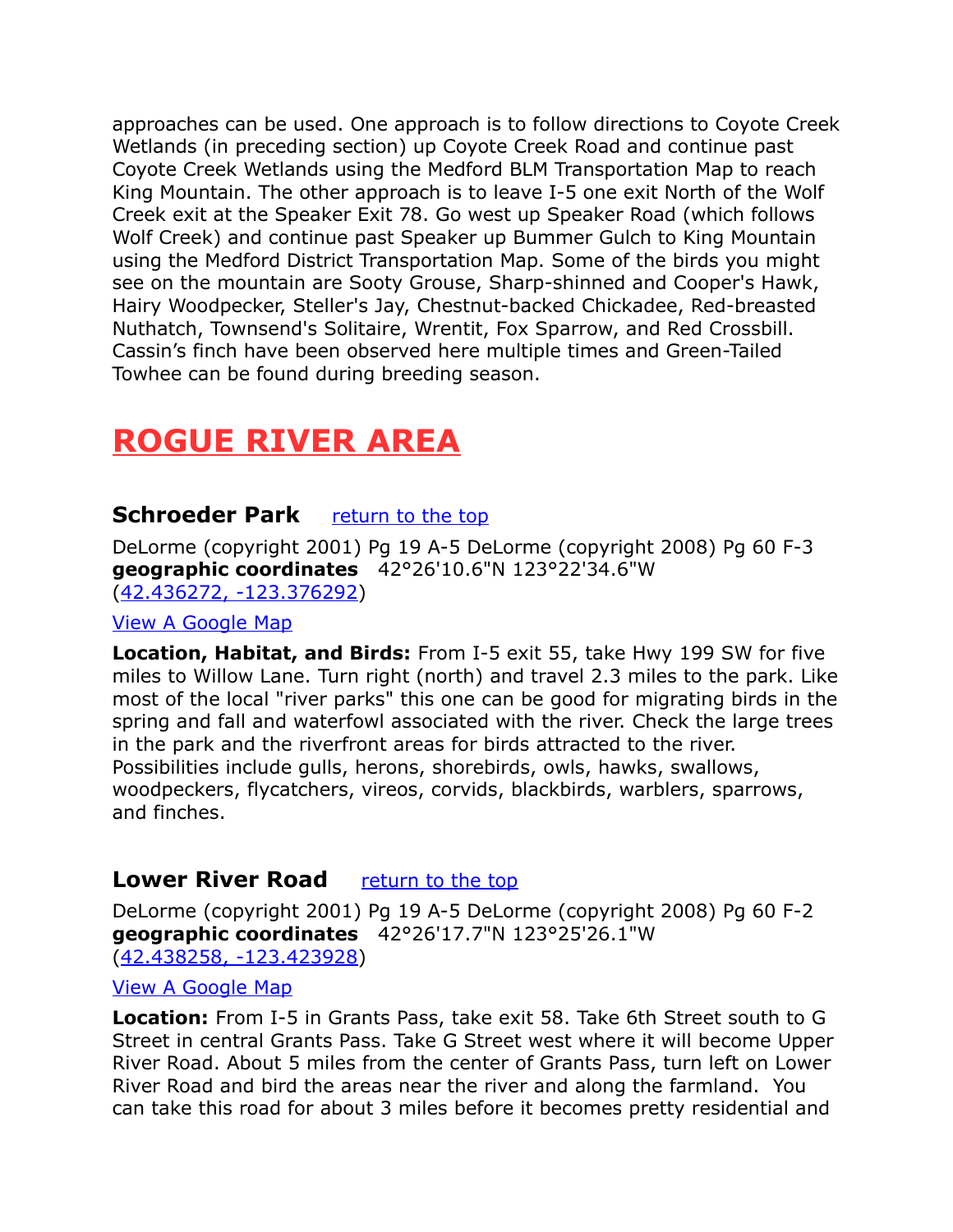less birdy. Backtrack to Upper River Road and head to White-horse County Park. Follow Upper River Road for another 6.1 miles to the park. .

**Habitat and Birds:** This is one of the best local places to bird in winter. There are multiple areas to pull over and check the river edges for migrating passerines, waterfowl, Acorn Woodpecker and other riparian species. The farm fields can be searched for Eurasian Wigeon, Red Shouldered Hawk, Great Egret, Pergrine and Prairie Falcon, Western Bluebird and Western Meadowlark.

# <span id="page-4-0"></span>**Whitehorse County Park** [return to the top](#page-0-0)

DeLorme (copyright 2001) Pg 19 A-5 DeLorme (copyright 2008) Pg 60 F-2 **geographic coordinates** 42°26'18.1"N 123°27'26.3"W [\(42.438352, -123.457296\)](https://www.google.com/maps/place/42%C2%B026)

[View A Google Map](http://maps.google.com/maps/ms?ie=UTF8&hl=en&msa=0&msid=108036481085398338899.0004736bc755f40186f28&ll=42.38188,-123.376465&spn=0.666459,1.399384&z=10)

[eBird Hotspot Checklist For Whitehorse County Park](http://ebird.org/ebird/hotspot/L728349?yr=all&m=&rank=mrec)

**Location:** From I-5 in Grants Pass, take exit 58. Take 6th Street south to G Street in central Grants Pass. Take G Street west where it will become Upper River Road. Follow Upper River Road for another 6.1 miles to the park. [Whitehorse County Park Website.](http://www.co.josephine.or.us/Page.asp?NavID=497)

**Habitat and Birds:** This is a very popular birding area. A quick look at the bird list there explains why. Common species include Pied-billed Grebe, Great Egret, Green Heron, Black-crowned Night-heron, Wood Duck, Common Merganser, Bald Eagle, Cooper's Hawk, Red-shouldered Hawk, Virginia Rail, Spotted Sandpiper, Wilson's Snipe, Great Horned Owl, Ring-necked Pheasant, California Quail, Anna's Hummingbird, 6 species of woodpecker, 8 species of flycatcher, Cassin's & Hutton's Vireo, swallows, nuthatches, creeper, wrens, thrushes, American Pipit, warblers, and finches. Greater White-fronted Geese and Eurasian Wigeon have been found here as have Tundra Swan, Cinnamon Teal, Northern Goshawk, Golden Eagle, Merlin, Peregrine Falcon, Sandhill Crane, Semipalmated Plover, peeps, California Gull, Glaucous-winged Gull, Caspian Tern, Band-tailed Pigeon, Western Screech-Owl, Common Nighthawk, Mountain Chickadee, Nashville Warbler, Townsend's Warbler, Lark Sparrow, White-throated Sparrow, Western Meadowlark, Cassin's Finch, And Evening Grosbeak. Now that's a bird list!!!! Source: OFO Publication No. 19, Guide to Birds of the Rogue Valley, Massey & Vroman.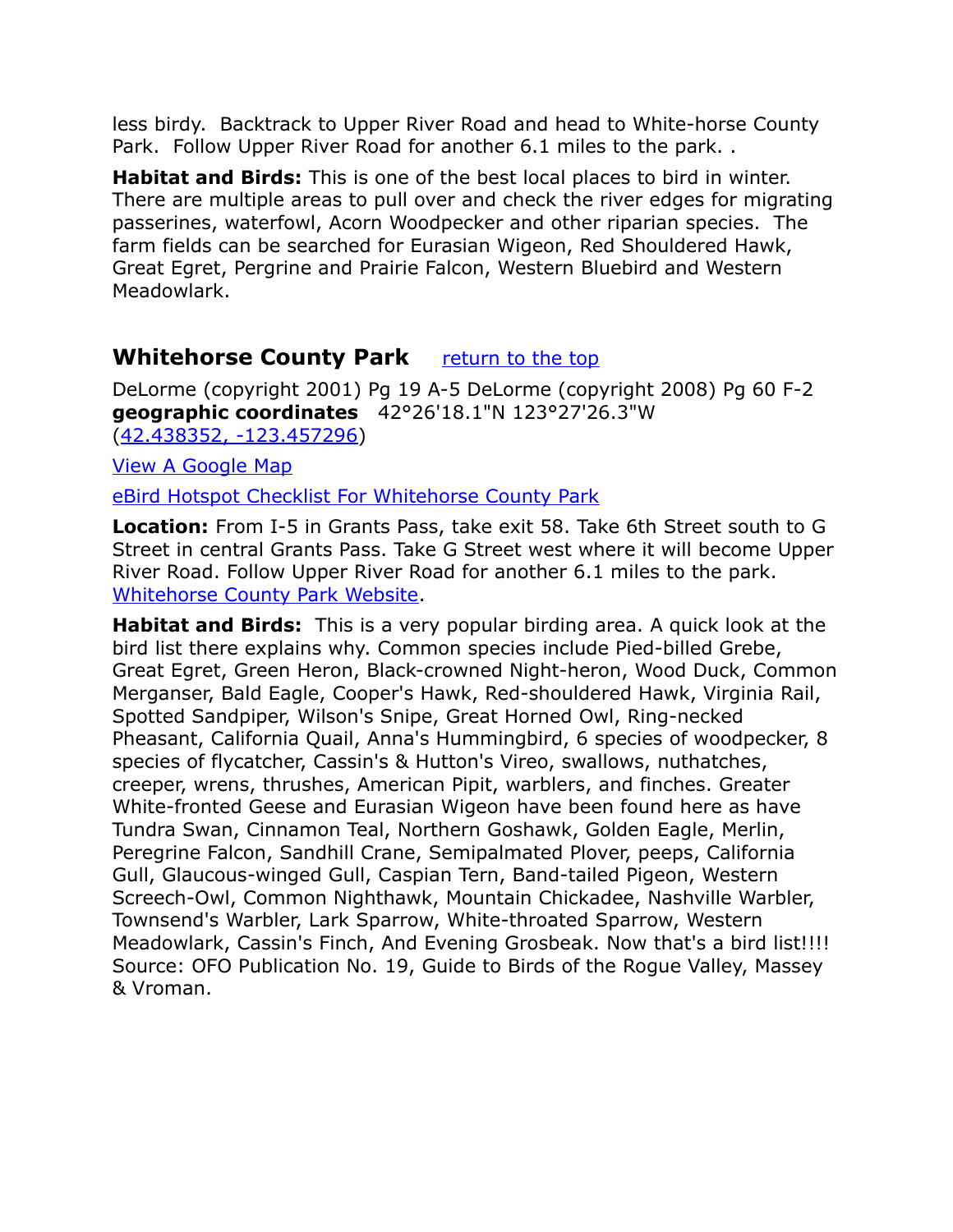# <span id="page-5-1"></span>**Shan Creek to Onion Mountain** *[return to the top](#page-0-0)*

DeLorme (copyright 2001) Pg 18 A-4 DeLorme (copyright 2008) Pg 60 F-1 **geographic coordinates** 42°27'15.6"N 123°36'58.4"W

#### [View A Google Map](http://maps.google.com/maps/ms?hl=en&ie=UTF8&msa=0&msid=108036481085398338899.0004736b7d4961bf0cec4&ll=42.555104,-123.434143&spn=0.664618,1.399384&z=10)

**Location:** North of Grants Pass, take I-5 exit 61 to Merlin Road. Travel west on Merlin for 3.7 miles to Robertson Bridge Road. Turn left (southwest) and go to the end of Robertson Bridge Road (about 3.3 miles). Turn right (west) on Lower River Road.

Take Lower River for 0.5 miles to Riverbanks Road (turn left just after you cross the Robertson Bridge  $\{42.496454, -123.488456\}$ ). Go south for 3.8 miles to Shan Creek Road (this is FR 2706 [{42.451983, -123.501154}](https://www.google.com/maps/place/42%C2%B027)). Turn right (west) on Shan Creek and go about 8.2 miles. Turn right on 2509 to Onion Mountain [\(42.454345, -123.616207\)](https://www.google.com/maps/place/42%C2%B027).

**Habitat and Birds:** Mixed conifer forest and riparian wetlands can be found here. Mountain Quail, Acorn Woodpecker, Hutton's Vireo, Chestnut-backed Chickadee, Olive-sided Flycatcher, Cassin's Vireo, Nashville Warbler, Western Tanager, Black-headed Grosbeak, Hermit Thrush, Bewick's Wren, Mountain Chickadee, and Townsend Solitaire can all be found in the forested areas. In the brushy areas look for Wrentit, Dusky Flycatcher, Black-throated Gray Warbler, and Fox Sparrow. Source: OFO Publication No. 19, Guide to Birds of the Rogue Valley, Massey & Vroman.

# <span id="page-5-0"></span>**Griffin Park** *[return to the top](#page-0-0)*

DeLorme (copyright 2001) Pg 19 A-5 DeLorme (copyright 2008) Pg 60 F-2 **g eographic coordinates** 42°27'49.5"N 123°29'14.5"W [\(42.46374, -123.48735\)](https://www.google.com/maps/place/42%C2%B027)

[View A Google Map](http://maps.google.com/maps/ms?ie=UTF8&hl=en&msa=0&msid=108036481085398338899.0004736bc755f40186f28&ll=42.38188,-123.376465&spn=0.666459,1.399384&z=10)

**Location, Habitat, and Birds:** From Grants Pass (I-5 exit 55), take Hwy 199 SW for about 7 miles to Riverbanks Road (just past the bridge over the Applegate River). Take this road for 6 miles and turn right on Griffin Park Road and the park entrance will appear shortly. [Griffin Park Website](http://www.co.josephine.or.us/Page.asp?NavID=1877) Like most of the local "river parks" this one can be good for migrating birds in the spring and fall and waterfowl associated with the river. Check the large trees in the park and the riverfront areas for birds attracted to the river. Possibilities include gulls, herons, shorebirds, owls, hawks, swallows, woodpeckers, flycatchers, vireos, corvids, blackbirds, warblers, sparrows, and finches.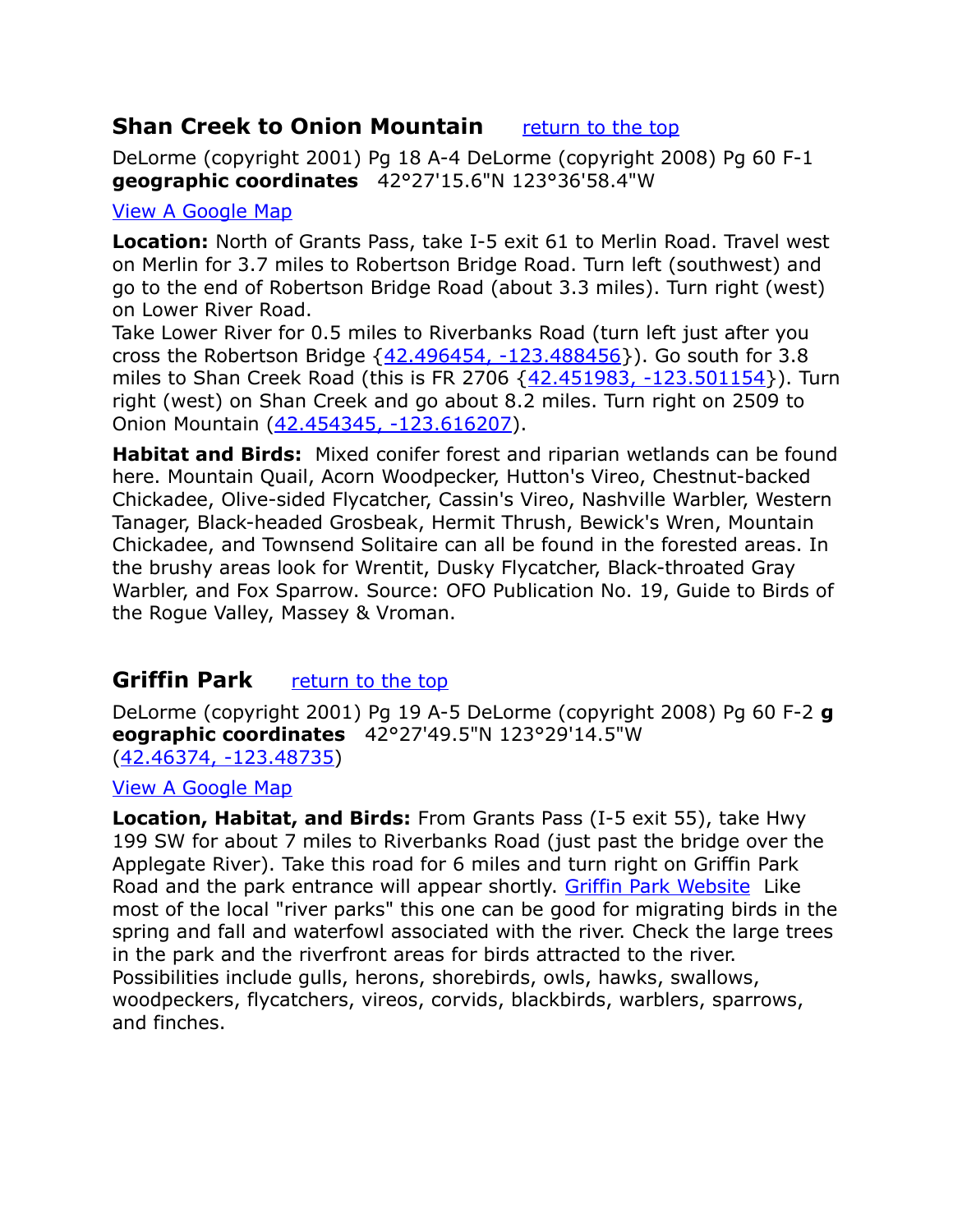# <span id="page-6-1"></span>**Hellgate Canyon** [return to the top](#page-0-0)

DeLorme (copyright 2001) Pg 27 D-5 DeLorme (copyright 2008) Pg 60 E-2 **geographic coordinates** 42°32'34.5"N 123°30'19.1"W (Galice Road [42.542930, -123.505312\)](https://www.google.com/maps/place/42%C2%B032)

[View A Google Map](http://maps.google.com/maps/ms?hl=en&ie=UTF8&msa=0&msid=108036481085398338899.00047578fc4de3745665a&ll=42.527784,-123.430023&spn=0.100446,0.264187&z=13)

[Recreation Area Hellgate Brochure](http://www.blm.gov/or/resources/recreation/rogue/files/HellgateRecArea.pdf)

[eBird Hotspot Checklist Hellgate Canyon Viewpoint](http://ebird.org/ebird/hotspot/L1875526?yr=all&m=&rank=mrec)

**Location:** From Merlin, take Galice Rd. 5.0 miles to a gravel pullout on the right, 0.3 miles past the Hog Creek river access area. There is a sign here that says "Galice-Hellgate - National Back Country Byway". Bird this area thoroughly. Next, travel 0.9 miles farther west, past the Hellgate Canyon Overlook, and look for a power line access road on the right. This area can be walked and is pretty birdy. Another 0.3 miles west, a wide parking area just before the Hellgate bridge is good, as is Stratton Creek Rd. on the north side of the highway at the bridge.

**Habitat and Birds:** Steep, rocky cliffs border the Rogue River along this route. River sand flats and calm pools can harbor water birds. Mixed conifers and hardwoods are joined by oak savannah and oak woodlands along the way. Some birds you might see along this route are Double-crested Cormorant, Common Merganser, Osprey, Bald Eagle, Wild Turkey, Mountain Quail, Spotted Sandpiper, Peregrine Falcon, N. Pygmy-Owl, Belted Kingfisher, Western Wood-Pewee, Chestnut-backed Chickadee, White-breasted Nuthatch, Bewick's Wren, Winter Wren, American Dipper, both kinglets, Townsend's Solitaire, Hermit Thrush, Western Bluebird, Wrentit, 7-8 species of warbler including Hermit, California Towhee, and Lesser Goldfinch. Source: OFO Publication No. 19, Guide to Birds of the Rogue Valley, Massey & Vroman.

# <span id="page-6-0"></span>**Indian Mary County Park** *[return to the top](#page-0-0)*

DeLorme (copyright 2001) Pg 26 D-4 DeLorme (copyright 2008) Pg 60 E-1 **geographic coordinates** 42°33'12.3"N 123°32'22.5"W (Galice Road [42.553405, -123.539579\)](https://www.google.com/maps/place/42%C2%B033)

[View A Google Map](http://maps.google.com/maps/ms?hl=en&ie=UTF8&msa=0&msid=108036481085398338899.0004736b7d4961bf0cec4&ll=42.555104,-123.434143&spn=0.664618,1.399384&z=10)

[County Park Website](http://www.co.josephine.or.us/Page.asp?NavID=491)

[eBird Hotspot Checklist For Indian Mary County Park](http://ebird.org/ebird/hotspot/L2203230?yr=all&m=&rank=mrec)

**Location, Habitat, and Birds:** Take I-5 exit 61 to Merlin-Galice Road. Take Merlin-Galice for 11 miles to the park (right after crossing the river at the Hellgate Bridge). This wonderful little park can produce Common Merganser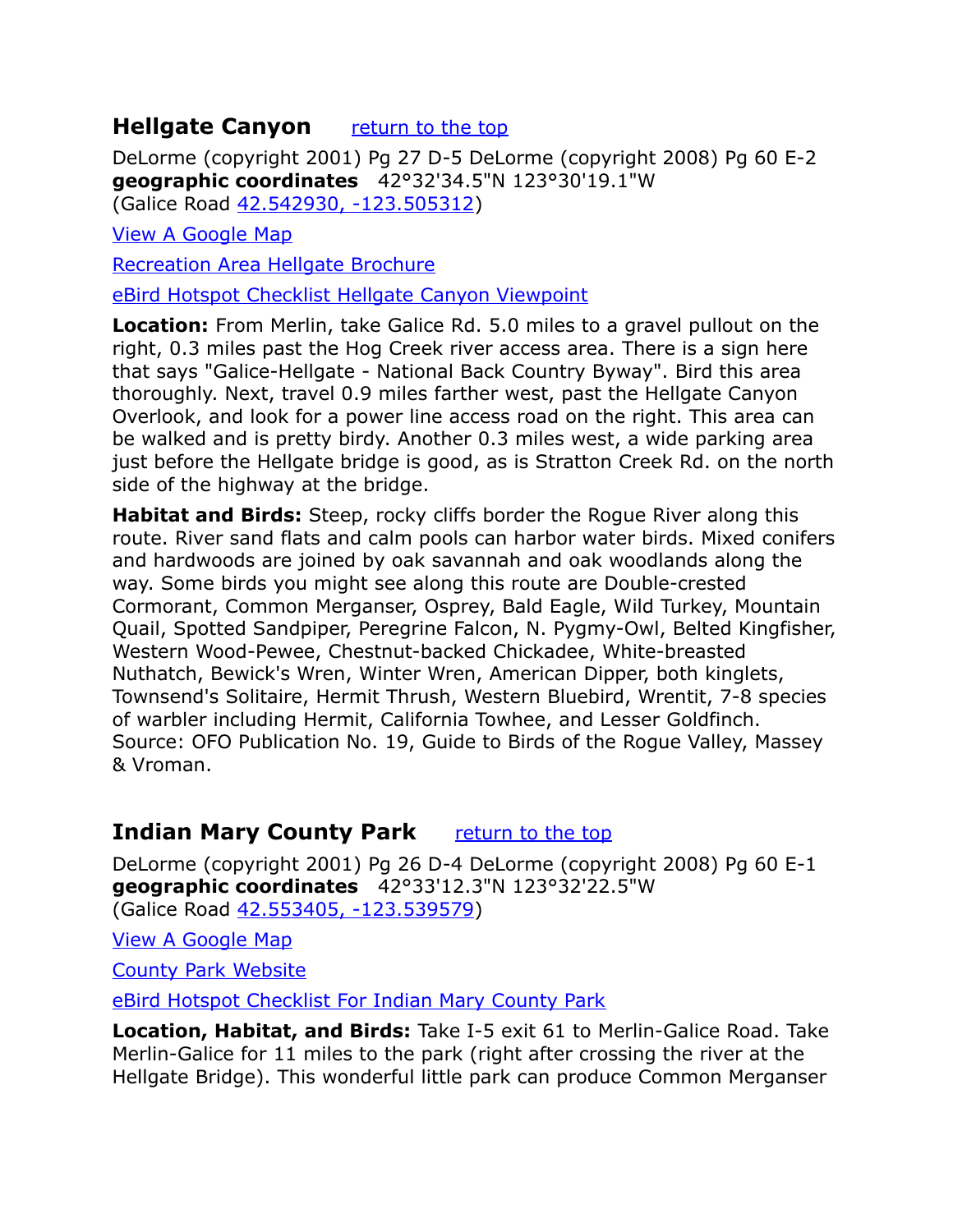among other waterfowl, Spotted Sandpiper, Western Tanager, migrating passerines, and three species of vireo.

# <span id="page-7-2"></span>**Almeda Park** *[return to the top](#page-0-0)*

DeLorme (copyright 2001) Pg 26 D-4 DeLorme (copyright 2008) Pg 60 D-1 **geographic coordinates** 42°36'22.4"N 123°34'48.5"W [\(42.606224, -123.580138\)](https://www.google.com/maps/place/42%C2%B036)

#### [View A Google Map](http://maps.google.com/maps/ms?hl=en&ie=UTF8&msa=0&msid=108036481085398338899.0004736b7d4961bf0cec4&ll=42.555104,-123.434143&spn=0.664618,1.399384&z=10)

**Location, Habitat, and Birds:** From I-5 north of Grants Pass, take exit 61 and travel west on Merlin Galice Road. Take this road 19 miles to the park. [Almeda Park](http://www.co.josephine.or.us/Page.asp?NavID=488) Like most of the local "river parks" this one can be good for migrating birds in the spring and fall and waterfowl associated with the river. Check the large trees in the park and the riverfront areas for birds attracted to the river. Possibilities include gulls, herons, shorebirds, owls, hawks, swallows, woodpeckers, flycatchers, vireos, corvids, blackbirds, warblers, sparrows, and finches.

# <span id="page-7-1"></span>**Galice To Grave Creek** *[return to the top](#page-0-0)*

DeLorme (copyright 2001) Pg 26 D-4 DeLorme (copyright 2008) Pg 60 E-1 **geographic coordinates** 42°38'55.7"N 123°35'05.6"W (Grave Creek Bridge [42.648808, -123.584877\)](https://www.google.com/maps/place/42%C2%B038)

#### [View A Google Map](http://maps.google.com/maps/ms?hl=en&ie=UTF8&msa=0&msid=108036481085398338899.0004736b7d4961bf0cec4&ll=42.555104,-123.434143&spn=0.664618,1.399384&z=10)

**Location:** North of Grants Pass, take exit 61 to Merlin Road. Travel west on the Merlin-Galice Road for 15.4 miles to the Galice Store. Grave Creek Bridge is 7.2 miles north of Galice along the Galice Road. The road follows the Rogue River.

**Habitat and Birds:** Mixed conifers and mountain riparian areas. During a recent survey, 85 species were noted along this stretch of road over a 12 month period. Those species included Pileated Woodpecker, Red-breasted Sapsucker, Steller's Jay, Cassin's Vireo, Black-throated Gray Warbler, MacGillivray's Warbler, Yellow Warbler, Western Tanager, Osprey, and Violetgreen Swallow. Surprises included Wild Turkey, California Quail, and Townsend's Warbler. Source: OFO Publication No. 19, Guide to Birds of the Rogue Valley, Massey & Vroman.

# <span id="page-7-0"></span>**Horse Creek Meadow Wildlife Area** [return to the top](#page-0-0)

DeLorme (copyright 2001) Pg 29 A-5 DeLorme (copyright 2008) Pg 62 A-2 **geographic coordinates** 42°26'60.0"N 123°40'14.5"W [\(42.449993, -123.670701\)](https://www.google.com/maps/place/42%C2%B026)

[View A Google Map](http://maps.google.com/maps/ms?hl=en&ie=UTF8&msa=0&msid=108036481085398338899.0004736b7d4961bf0cec4&ll=42.555104,-123.434143&spn=0.664618,1.399384&z=10)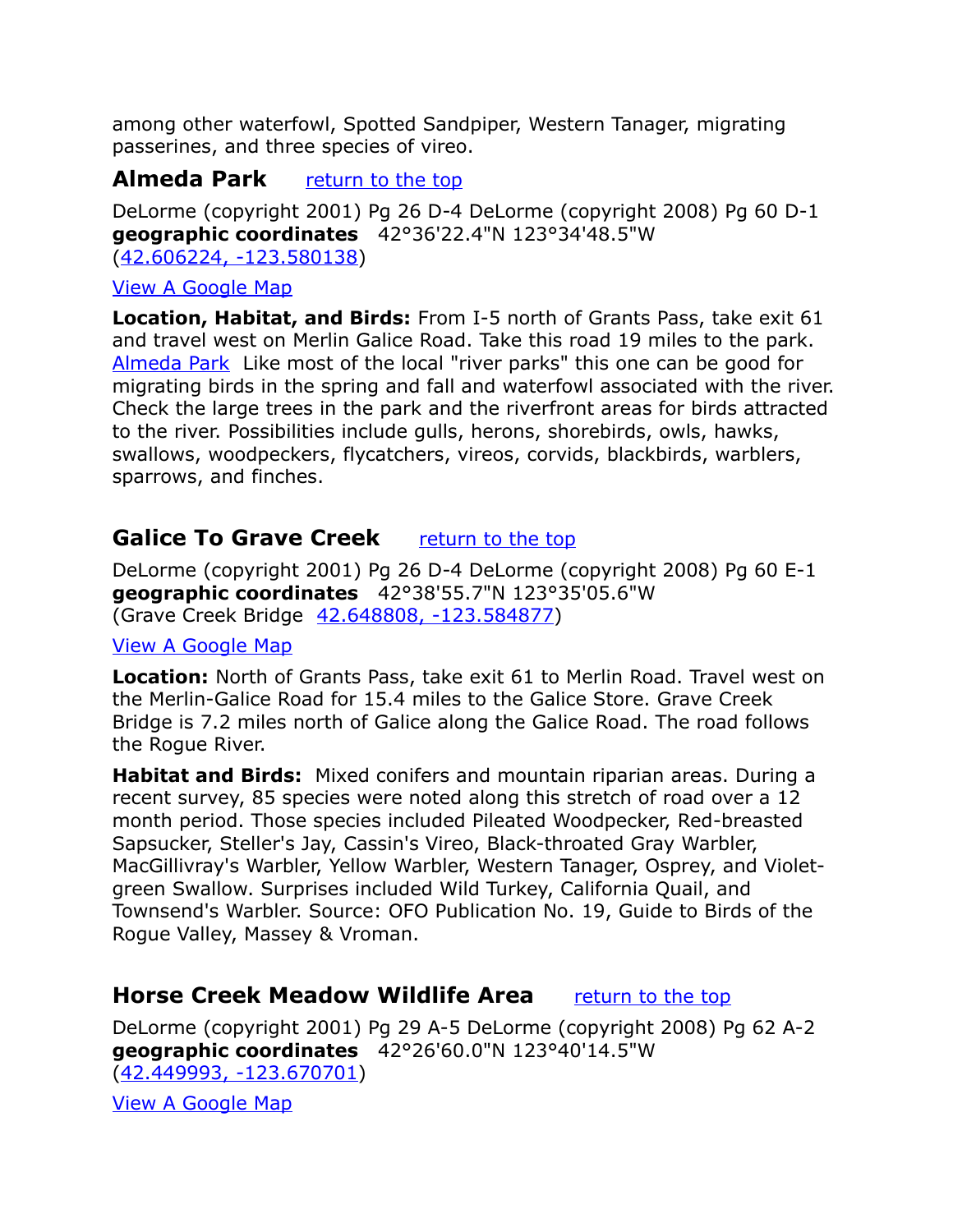#### [eBird Hotspot Checklist For HCMWA](http://ebird.org/ebird/hotspot/L1965370?yr=all&m=&rank=mrec)

**Location** (All distances are estimates on this route) From the center of Grants Pass (Where 199, 99, and 238 converge), take Hwy 199 (Redwood Hwy) SW for just under 7 miles to Riverbank Road. Go right (north) on Riverbank road and travel 5.5 miles to Forest Road 2706. Turn left (west) on 2706 and travel for 7.8 miles to Forest Road 2509. Turn right (north) on 2509 and travel .7 miles to a fork. Stay on 2509 by turning left. Travel another 2.3 miles and the road forks again. Stay on 2509 by turning right and traveling 1.3 miles to Forest Road 121. Turn left (west) on 121 (Horse Creek Road) and travel 2 miles to the meadow.

**Habitat and Birds:** [Horse Creek Meadow Website](http://www.audubonportland.org/issues/statewide/iba/iba-map/horsecreek) The Institute For Bird Populations has a banding station here and this location is usually one of the most productive in the whole state. The species diversity here is rivaled by no other test location.

# <span id="page-8-1"></span>**GRANTS PASS AREA**

<span id="page-8-0"></span>**Merlin Rest Area (AKA Manzanita Rest Area)** [return to the top](#page-0-0) DeLorme (copyright 2001) Pg 19 A-6 DeLorme (copyright 2008) Pg 60 E-3 **geographic coordinates**

Southbound - [42.517582, -123.365936](https://www.google.com/maps/place/42%C2%B031) 42°31'03.3"N 123°21'57.4"W Northbound - [42.517930, -123.363163](https://www.google.com/maps/place/42%C2%B031) 42°31'04.5"N 123°21'47.4"W

[View A Google Map](http://maps.google.com/maps/ms?hl=en&ie=UTF8&msa=0&msid=108036481085398338899.0004736b7d4961bf0cec4&ll=42.555104,-123.434143&spn=0.664618,1.399384&z=10)

[eBird Hotspot Checklist For Merlin Rest Area AKA Manzanita RA](http://ebird.org/ebird/hotspot/L1438793?yr=all&m=&rank=mrec)

**Location, Habitat, and Birds:** This is a very famous area that many use to get their annual Blue-gray Gnatcatcher, California Towhee, and Oak Titmouse exposures. It's right off the freeway and offers relatively easy access. The Merlin Rest Area is located off I-5 about 1.5 miles north of exit 61 just about 5 miles north of Grants Pass. Accessing the west side rest area from the north (southbound lane) is pretty straightforward. Just take the exit and follow the signs to the rest area. The east side of the freeway offers better birding but there is no way across from the west. You will have to re-enter I-5, go down to exit 61, and come back north to access the rest area on the east side. Walk this whole area birding the trees and bushes. Besides the "Big 3" mentioned earlier, other species present might include Lesser Goldfinch, Acorn Woodpecker, White-breasted Nuthatch, Bewick's Wren, Golden-crowned Sparrow, and Lazuli Bunting.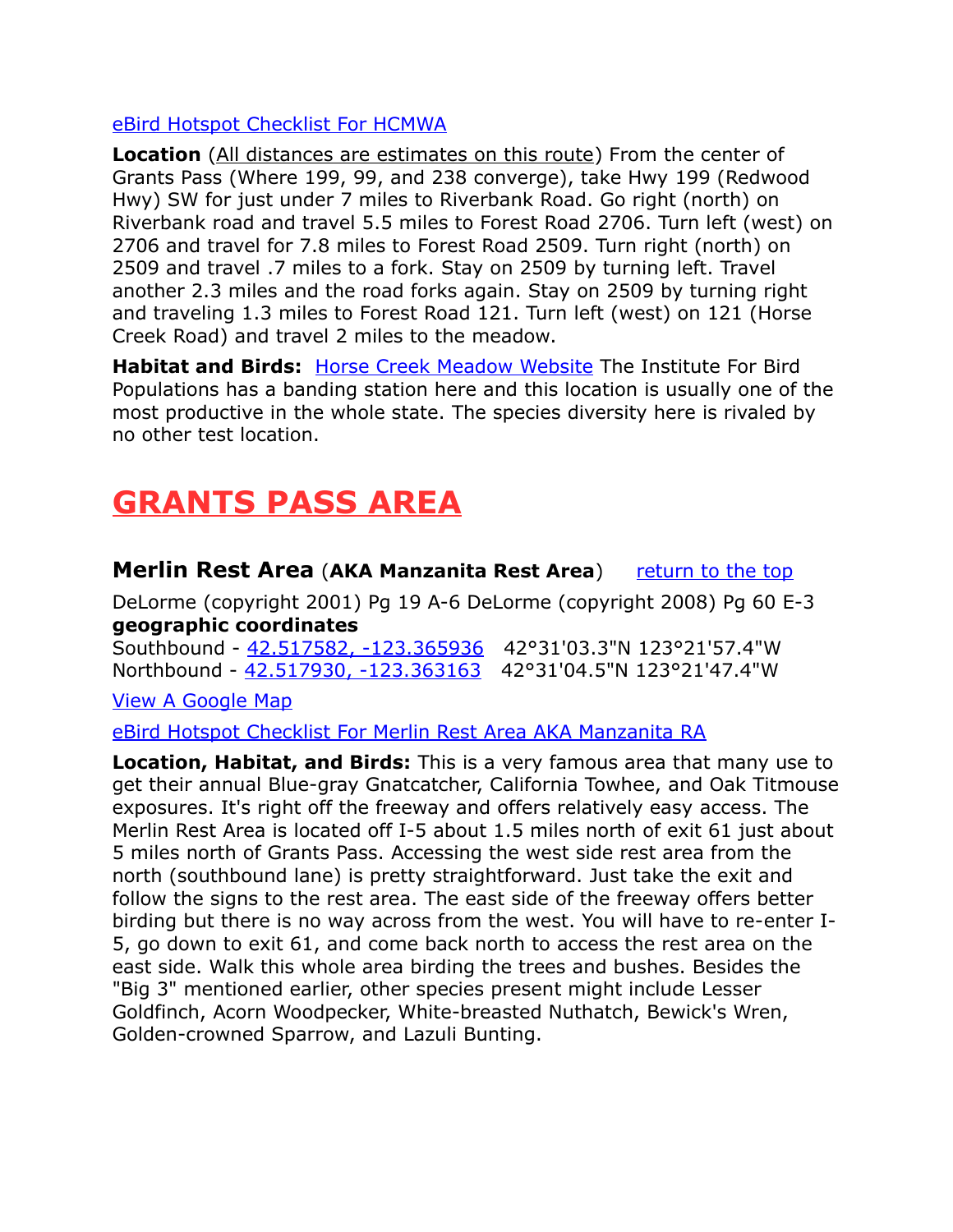# <span id="page-9-1"></span>**Granite Hill Road <u>[return to the top](#page-0-0)</u>**

DeLorme (copyright 2001) Pg 19 A-6 DeLorme (copyright 2008) Pg 60 E-4 **geographic coordinates** 42°30'34.2"N 123°17'58.1"W [\(42.5095, -123.29947\)](https://www.google.com/maps/place/42%C2%B030)

#### [View A Google Map](http://maps.google.com/maps/ms?hl=en&ie=UTF8&msa=0&msid=108036481085398338899.0004736b7d4961bf0cec4&ll=42.555104,-123.434143&spn=0.664618,1.399384&z=10)

**Location:** North of Grants Pass, take exit 61. Go east to the intersection of Merlin and Frontage Roads (some maps call this road Highland). Turn Right and go 0.2 miles to Donaldson Road. Turn left and go east for 1.9 miles to Granite Hill Road. Turn left on Granite Hill and go north for 2.6 miles Granite Hill intersects with Winona Road at this point. Go right and continue on Granite Hill Road for another 2.4 miles (the road becomes BLM road 35-5-21 and then 35-5-26. There is a private road just beyond BLM road 35-5-26.2. Turn left here You get back on BLM land after .3 miles and the road deadends 3.9 miles from the last intersection.

**Habitat and Birds:** This is mostly mixed conifer forest with some riparian wetlands. Birds found here include Mountain Quail, Hutton's Vireo, Chestnutbacked Chickadee, Olive-sided Flycatcher, Hermit Warbler, Nashville Warbler, Black-headed Grosbeak, Pacific-slope Flycatcher, and Band-tailed Pigeon along with the more mundane standard forest fare. Interesting sightings have included Northern Pygmy-Owl, Townsend's Warbler, Red Crossbill, and Northern Saw-whet Owl. Source: OFO Publication No. 19, Guide to Birds of the Rogue Valley, Massey & Vroman.

# <span id="page-9-0"></span>**Grants Pass Riverside Park** [return to the top](#page-0-0)

DeLorme (copyright 2001) Pg 19 A-6 DeLorme (copyright 2008) Pg 60 F-3 **geographic coordinates** 42°25'44.6"N 123°19'39.5"W [\(42.429058, -123.327634\)](https://www.google.com/maps/place/42%C2%B025)

[View A Google Map](http://maps.google.com/maps/ms?ie=UTF8&hl=en&msa=0&msid=108036481085398338899.0004736bc755f40186f28&ll=42.38188,-123.376465&spn=0.666459,1.399384&z=10)

[City Information](http://www.citytowninfo.com/places/oregon/grants-pass)

#### [City Parks](http://www.grantspassoregon.gov/Index.aspx?page=147)

**Location, Habitat, and Birds:** Grants Pass is located 138 miles south of Eugene and 30 miles NW of Medford. I-5 runs by the eastern edge of the city. The main I-5 exits are 55 and 58. A favored location within the city limits is Riverside Park. Riverside Park: From downtown Grants Pass, follow 6th St. south until you cross the Rogue River on Caveman Bridge. Turn left into the park entrance immediately after crossing the bridge. Alternately, from I-5 exit 55, follow Hwy 199 toward Crescent City for 2 miles. Just after you cross the Rogue River bridge, turn right on Park St., go 0.3 miles, and turn right on Vista Dr. This park offers a convenient site to check the river for waterfowl, gulls, and song birds in the riverside trees. Birds you might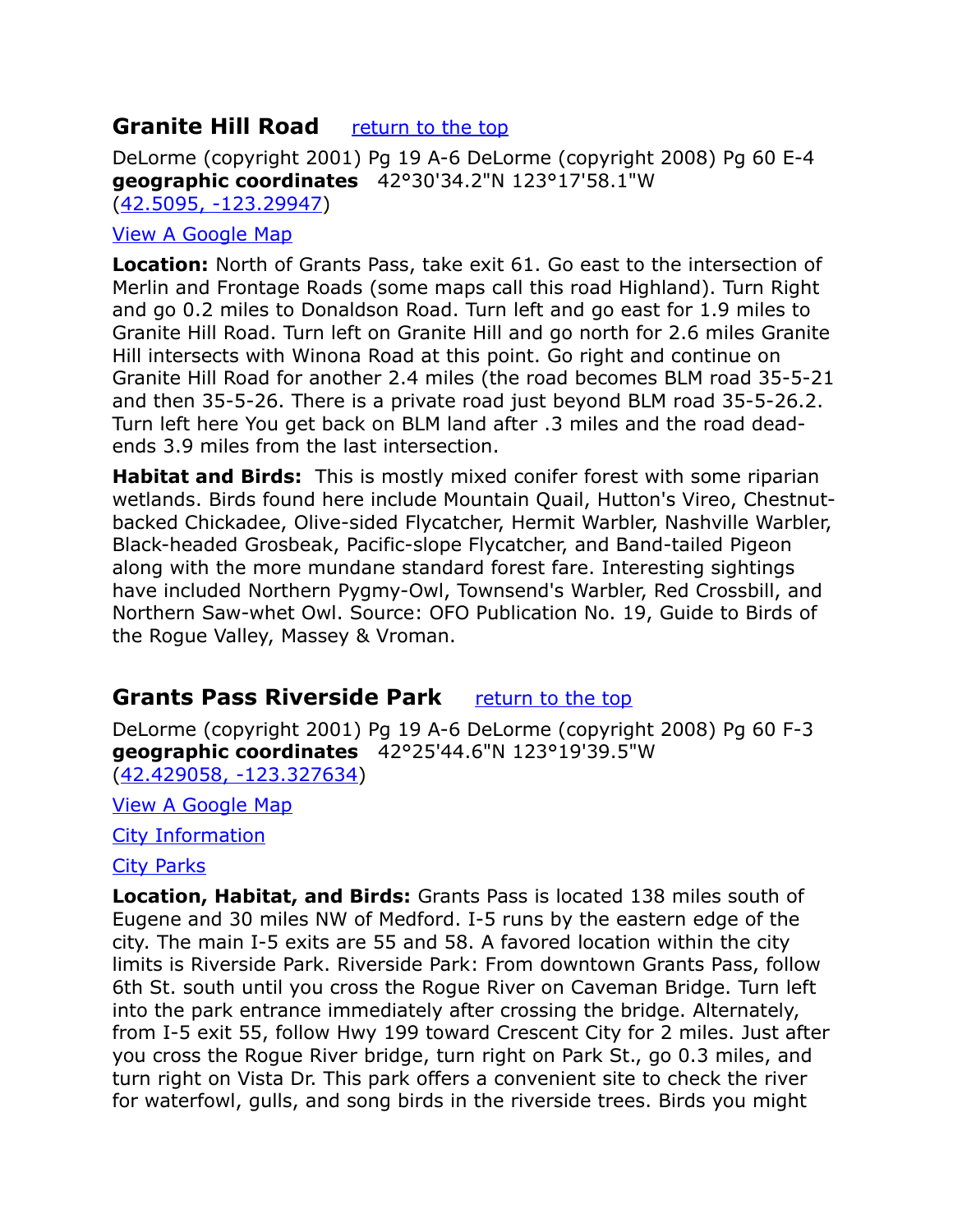find in Grants Pass include Wood Duck, Hooded Merganser, Pied-billed Grebe, Spotted Sandpiper, Anna's Hummingbird, Acorn Woodpecker, White-breasted Nuthatch, Winter Wren, Wrentit, Cedar Waxwing, Pine Siskin, and Lesser Goldfinch. Rarities seen in the past include the state's only record of Blackbellied Whistling Duck, Yellow-bellied Sapsucker, Indigo Bunting, Costa's Hummingbird, Black Phoebe, and Swamp Sparrow.

# <span id="page-10-0"></span>**Tom Pearce Park** *[return to the top](#page-0-0)*

DeLorme (copyright 2001) Pg 19 A-5 DeLorme (copyright 2008) Pg 60 F-4 **geographic coordinates** 42°25'44.8"N 123°16'49.8"W [\(42.429097, -123.280498\)](https://www.google.com/maps/place/42%C2%B025)

[View A Google Map](http://maps.google.com/maps/ms?ie=UTF8&hl=en&msa=0&msid=108036481085398338899.0004736bc755f40186f28&ll=42.38188,-123.376465&spn=0.666459,1.399384&z=10)

[eBird Hotspot Checklist For Tom Pearce Park](http://ebird.org/ebird/hotspot/L2203233?yr=all&m=&rank=mrec)

**Location, Habitat, and Birds: T**his is Josephine County's largest day use park. From I-5 exit 55 go west and quickly turn left (south) on Agness Street. Take Agness for 2 blocks and turn left (east) on Foothill Road. Turn right onto Pearce Park Rd. in about a mile, just before passing under the freeway. Take Pearce Park Rd. for a mile to the park entrance. The park doesn't open until 8:00 AM so early birds can park across the railroad tracks in a small gravel lot and walk into the park. [Tom Pearce Park Website](http://www.co.josephine.or.us/Page.asp?NavID=1881) Like most of the local "river parks" this one can be good for migrating birds in the spring and fall and waterfowl associated with the river. Check the large trees in the park and the riverfront areas for birds attracted to the river. Common birds here include Pied-billed Grebe, Great Blue Heron, Double-crested Cormorant, Wood Duck, Common Merganser, Hooded Merganser, Cooper's Hawk, Red-tailed Hawk, California Quail, Spotted Sandpiper, Vaux's Swift, Anna's Hummingbird, Belted Kingfisher, Acorn Woodpecker, Red-breasted Sapsucker, Downy Woodpecker, Hairy Woodpecker, Pileated Woodpecker, Black Phoebe, Hutton's Vireo, Steller's Jay, Black-capped Chickadee, Oak Titmouse, White-breasted Nuthatch, American Dipper, Brown Creeper, Bewick's Wren, both kinglets (this is a great location to spend some time comparing Ruby-crowned Kinglets and Hutton's Vireos), Varied Thrush, Wrentit, Orange-crowned Warbler, California Towhee, Purple Finch, and Lesser Goldfinch. Source: OFO Publication No. 19, Guide to Birds of the Rogue Valley, Massey & Vroman.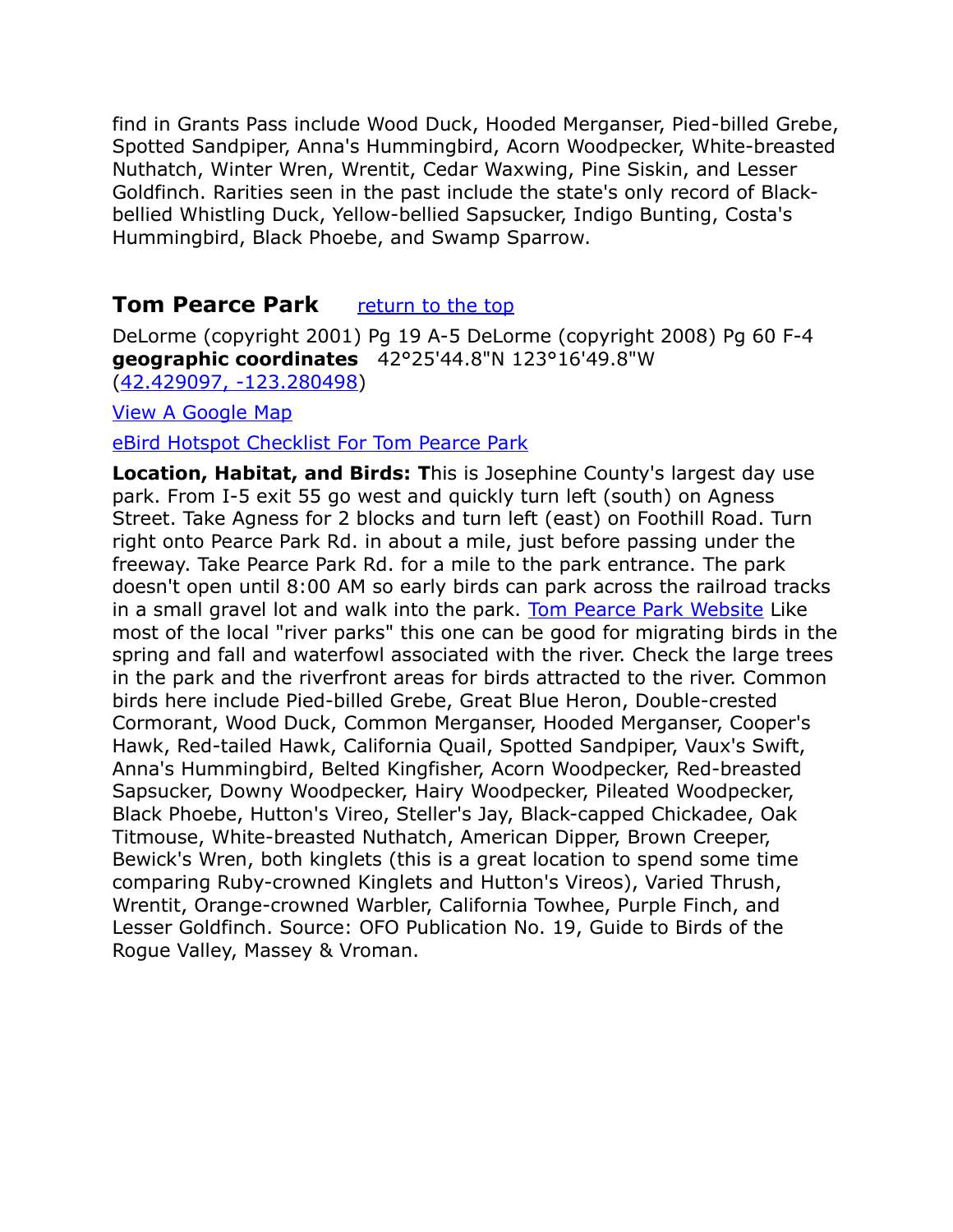# <span id="page-11-1"></span>**Pierce Riffle Park** *[return to the top](#page-0-0)*

DeLorme (copyright 2001) Pg 19 A-6 DeLorme (copyright 2008) Pg 60 F-4 **geographic coordinates** 42°25'23.4"N 123°14'33.6"W [\(42.423170, -123.242655\)](https://www.google.com/maps/place/42%C2%B025)

[View A Google Map](http://maps.google.com/maps/ms?ie=UTF8&hl=en&msa=0&msid=108036481085398338899.0004736bc755f40186f28&ll=42.38188,-123.376465&spn=0.666459,1.399384&z=10)

[eBird Hotspot Checklist For Pierce Riffle Park](http://ebird.org/ebird/hotspot/L990673?yr=all&m=&rank=mrec)

**Location:** From I-5 in Grants Pass, take exit 55 and travel west. Just after exiting, get in the left lane and look for a left turn on Agness Avenue. Go about 0.2 miles on Agness and turn left on Foothill Blvd. Go 2.8 miles (under the freeway twice) to Averill Road. Turn right and travel 0.7 miles to the park.

**Habitat and Birds:** Mixed Conifer, grassland, and riparian wetlands are joined by some open water habitat. Common birds at this location include Great Blue Heron, Wood Duck, Bufflehead, Common Merganser, Osprey, Spotted Sandpiper, Ring-billed Gull, Vaux's Swift, Anna's Hummingbird, Belted Kingfisher, Downy Woodpecker, Pileated Woodpecker, Western Wood Pewee, Hutton's Vireo, Steller's Jay, Violet-green Swallow, Black-capped Chickadee, Bushtit, Red & White-breasted Nuthatch, both kinglets, Western Bluebird, Wrentit, Orange-crowned & Yellow Warbler, Yellow-breasted Chat, Spotted Towhee, Song Sparrow, Purple Finch, and House Finch. A little less common but possible are Pied-billed Grebe, Hooded Merganser, Redshouldered Hawk, Merlin, Virginia Rail, Pacific-slope Flycatcher, Cassin's Vireo, Swainson's Thrush, Black-throated Gray Warbler, Lazuli Bunting, Pine Siskin, and Red Crossbill. Source: OFO Publication No. 19, Guide to Birds of the Rogue Valley, Massey & Vroman.

# <span id="page-11-0"></span>**Cathedral Hills Park and Hiking Trails** *[return to the top](#page-0-0)*

DeLorme (copyright 2001) Pg 19 A-6 DeLorme (copyright 2008) Pg 67 A-8 **geographic coordinates** 42°23'38.5"N 123°20'01.1"W [\(42.394031, -123.333645\)](https://www.google.com/maps/place/42%C2%B023)

[View A Google Map](http://maps.google.com/maps/ms?ie=UTF8&hl=en&msa=0&msid=108036481085398338899.0004736bc755f40186f28&ll=42.38188,-123.376465&spn=0.666459,1.399384&z=10)

[eBird Hotspot Checklist For Cathedral Hills Park](http://ebird.org/ebird/hotspot/L2075474?yr=all&m=&rank=mrec)

 **Location, Habitat, and Birds:** From downtown Grants Pass, follow 6th Street south until it becomes Hwy238 (Williams Highway) at the intersection with Hwy 199. From here, travel 2.8 miles south and turn left on Espey Road. Stay to the left, following Espey 0.5 miles to the parking area at the end. A series of trails winds all over this forested hill. [Trail Maps](http://www.co.josephine.or.us/Page.asp?NavID=489).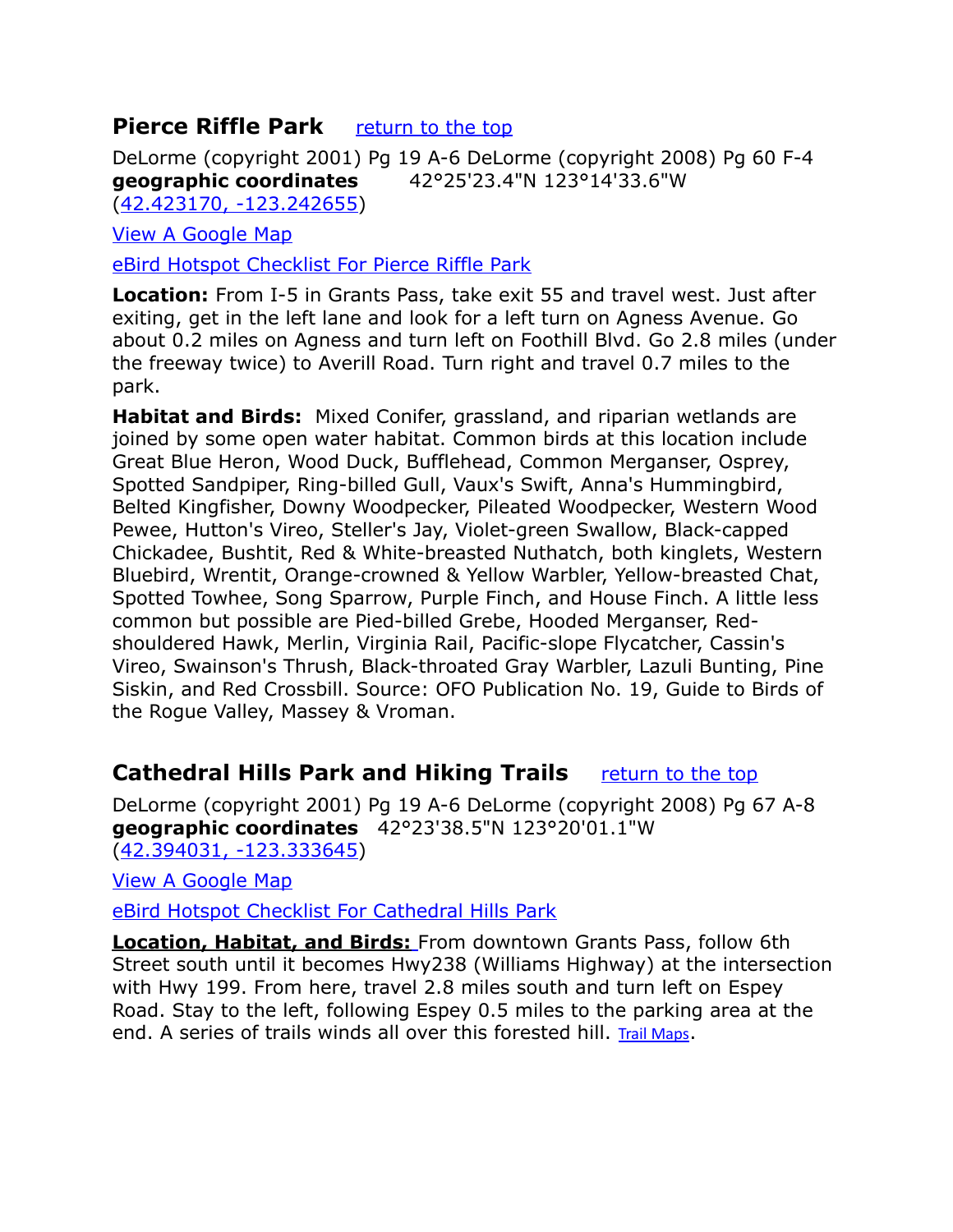# <span id="page-12-0"></span>**Fish Hatchery Park and Bolt Mt. Trail** [return to the top](#page-0-0)

DeLorme (copyright 2001) Pg 19 B-5 DeLorme (copyright 2008) Pg 67 A-8 **geographic coordinates** 42°21'19.3"N 123°24'30.8"W [\(42.355350, -123.408551\)](https://www.google.com/maps/place/42%C2%B021)

[View A Google Map](http://maps.google.com/maps/ms?ie=UTF8&hl=en&msa=0&msid=108036481085398338899.0004736bc755f40186f28&ll=42.38188,-123.376465&spn=0.666459,1.399384&z=10)

[eBird Hotspot Checklist For Fish Hatchery Park](http://ebird.org/ebird/hotspot/L1916459?yr=all&m=&rank=mrec)

**Location:** (**County Park Fee \$4 per day, can get a yearly pass for \$30**) From the intersection of Hwy. 199 and 238 in Grants Pass, proceed on Hwy. 238 towards Murphy. Continue on Hwy. 238 towards Murphy for 1.5 miles then turn right onto New Hope Road. In 3.2 miles, turn right onto Fish Hatchery Road. Just before the bridge over the Appelgate River, turn right onto Wetherbee St. which ends in the parking lot for Fish Hatchery Park and Bolt Mt. [Fish Hatchery Park Brochure](http://www.blm.gov/or/resources/recreation/files/brochures/BoltMtnROG2pages.pdf) The trail to the top of Bolt Mountain can be accessed at the northwest end of the parking lot. The trail is 3.2 miles long and ends at the top of Bolt Mountain (elevation 2180 ft.).

**Habitat and Birds:** Open water, riparian areas, grassland, ceanothusmanzanita brush, oak savannah, oak woodland, and mixed conifer forests can be found at this location. Like most of the local "river parks" this one can be good for migrating birds in the spring and fall and waterfowl associated with the river. Check the large trees in the park and the riverfront areas for birds attracted to the river. Possibilities include Great Egret, Green Heron, Wood Duck, Bufflehead, Hooded and Common Mergansers, Red-shouldered Hawk, Mountain Quail, Band-tailed Pigeon, Great Horned Owl, Vaux's Swift, Anna's Hummingbird, Lewis's Woodpecker, Acorn Woodpecker, Red-breasted Sapsucker, Pileated Woodpecker, Pacific-slope Flycatcher, Black Phoebe, Ashthroated Flycatcher, Cassin's Vireo, Hutton's Vireo, Clark's Nutcracker, Pygmy Nuthatch, Wrentit, Nashville Warbler, Black-throated Gray Warbler, Townsend's Warbler, California Towhee, Lark Sparrow, Fox Sparrow, Lazuli Bunting, Bullock's Oriole, and Evening Grosbeak. (Source: OFO Publication No. 19, Guide to Birds of the Rogue Valley, Massey & Vroman.) The mountain trail offers a whole other set of birding opportunities. This trail runs through a wide variety of habitats and ends at the top of Bolt Mountain. This is a good place to look for Mountain Quail.

# <span id="page-12-1"></span>**Pacifica Botanical Garden** *[return to the top](#page-0-0)*

DeLorme (copyright 2001) Pg 19 C-6 DeLorme (copyright 2008) Pg 66 B-9 **geographic coordinates** 42°16'18.9"N 123°16'07.9"W [\(42.271903, -123.268866\)](https://www.google.com/maps/place/42%C2%B016)

[View A Google Map](http://maps.google.com/maps/ms?ie=UTF8&hl=en&msa=0&msid=108036481085398338899.0004736bc755f40186f28&ll=42.38188,-123.376465&spn=0.666459,1.399384&z=10)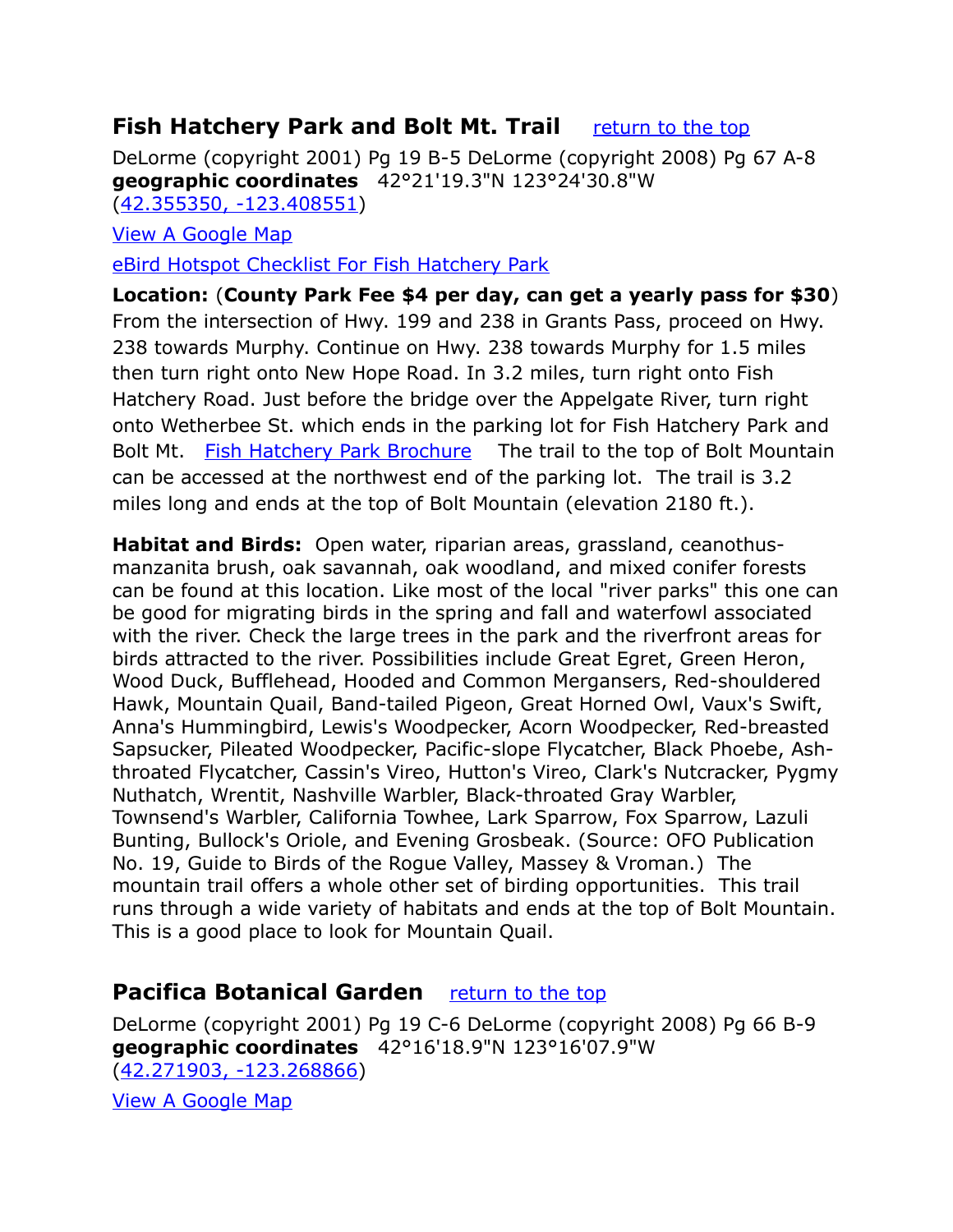#### [Pacifica Botanical Garden Website](http://pacificagarden.org/)

#### [eBird Hotspot Checklist For Pacifica Botanical Garden](http://ebird.org/ebird/hotspot/L1900948?yr=all&m=&rank=mrec)

**Location, Habitat, and Birds:** Travel south out of Grants Pass on Hwy 238 for about 12 miles and look for Watergap Road on the right immediately after a big, sweeping left turn in 238. Take Watergap for about 2.2 miles and look for a green and white "Pacifica" sign after a wooded area. This area has open water, riparian areas, grasslands, oak savannah and woodlands, and mixed conifer forest. Good birds seen in this area include Bufflehead, Northern Harrier, Red-shouldered Hawk, Merlin, Wilson's Snipe, Barn Owl, Anna's Hummingbird, Belted Kingfisher, Acorn Woodpecker, Pileated Woodpecker, Black Phoebe, Hutton's Vireo, Steller's Jay, Violet-green Swallow, Mt. Chickadee, Oak Titmouse, Bushtit, Brown Creeper, Rubycrowned Kinglet, Hermit Thrush, Varied Thrush, California Towhee, Wrentit, Savannah Sparrow, Lincoln's Sparrow, and Lesser Goldfinch. Other birds seen here on occasion (but probably not to be expected) include Clark's Grebe, Green Heron, Ring-necked Pheasant, Wild Turkey, Mountain Quail, Lesser Yellowlegs, Barn Owl, Vaux's Swift, Willow Flycatcher, Pacific-slope Flycatcher, Cassin's Vireo, Pygmy Nuthatch, Blue-gray Gnatcatcher, American Pipit, Wrentit, Yellow-breasted Chat, Townsend's Warbler, Hermit Warbler, Grasshopper Sparrow, White-throated Sparrow, Harris's Sparrow, Lazuli Bunting, and Evening Grosbeak. Source: OFO Publication No. 19, Guide to Birds of the Rogue Valley, Massey & Vroman.

# <span id="page-13-0"></span>**SELMA AREA**

# **Selma** *return* to the top

DeLorme (copyright 2001) Pg 18 B-4 DeLorme (copyright 2008) Pg 66 B-5 **geographic coordinates Selma** 42°16'43.8"N 123°37'00.4"W [42.27883, -123.61679](https://www.google.com/maps/place/42%C2%B016)  **Deer Creek Road** 42°16'45.2"N 123°36'22.5"W [42.279235, -123.606258](https://www.google.com/maps/place/42%C2%B016) 

#### [View A Google Map](http://maps.google.com/maps/ms?ie=UTF8&hl=en&msa=0&msid=108036481085398338899.0004736bed88af5fda4f1&ll=42.148133,-123.642883&spn=0.668935,1.399384&z=10)

**Location, Habitat, and Birds:** Selma is on Hwy 199 nine miles north of Cave Junction and about 20 miles SW of downtown Grants Pass. Once you reach this area, you can take Deer Cr. Road or you can go west on Illinois River Road. Deer Creek Road follows Deer Creek to its junction with the Illinois River and then follows the river for many miles. NFD 4105 branches off of the Illinois River Road (7 miles from Selma) and this road provides good access to forest land. Selma, and the surrounding farmland, can be somewhat productive. California Quail and Yellow-breasted Chat can be found here. A trip to the Illinois River could bring Yellow-breasted Chat,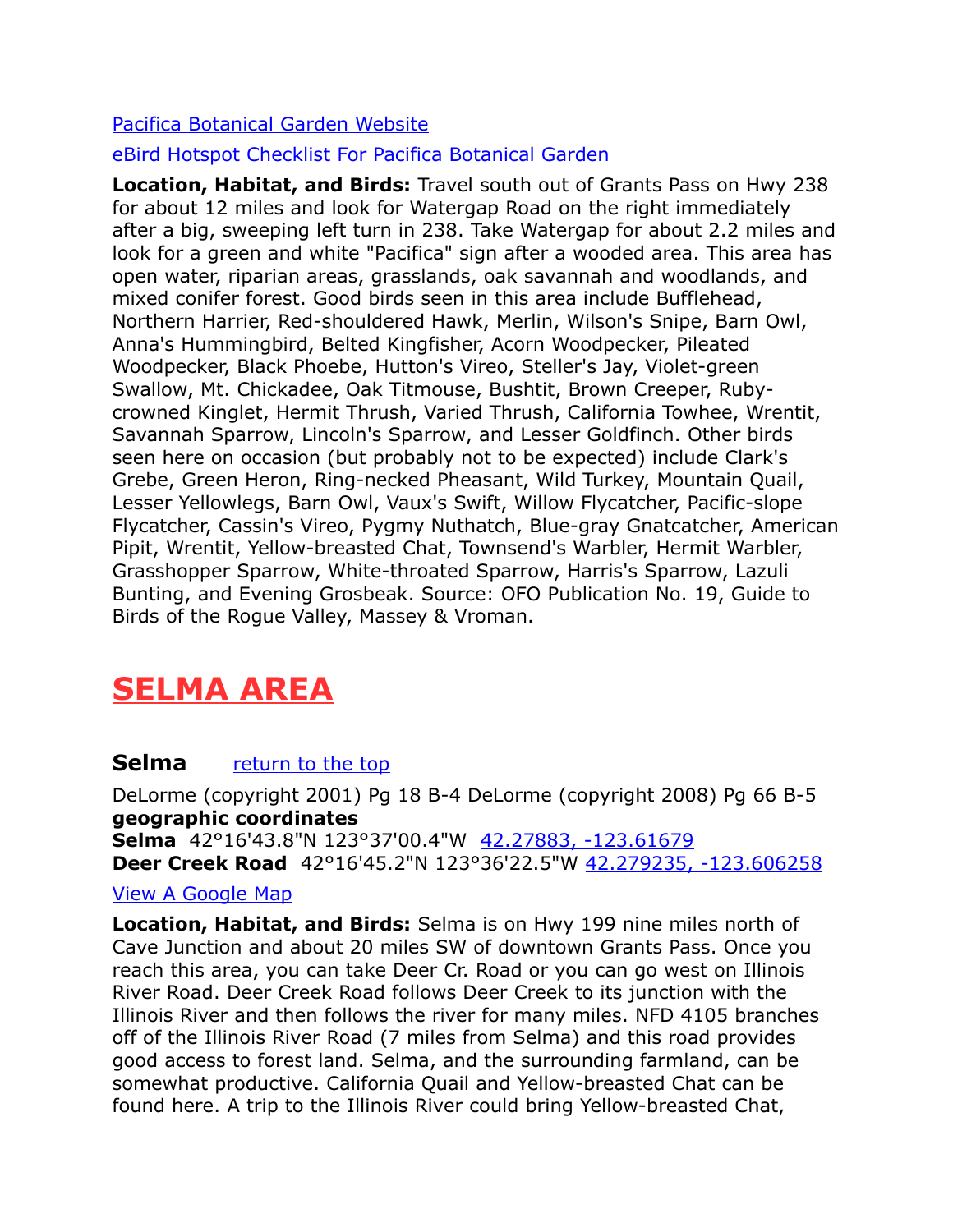Great-blue Heron, Spotted Sandpiper, Downy Woodpecker, Willow and Pacific-slope Flycatcher, Cassin's Vireo, swallows, migrant warblers, and Bullock's Oriole. One of the better places to bird on Illinois River Road is the Deer Creek Center run by **Siskiyou Field Institute** which is dedicated to environmental and outdoor education. A great variety of habitats are on the over 800 acre ranch. A wide variety of birds has been listed including Golden Eagle, Blue-gray Gnatcatcher and documented nesting of Red-shouldered Hawks. Ask at the headquarters for permission to bird. I recommend calling ahead ((541) 597-8530) if you're going to make an early morning visit, to avoid bothering the caretaker who lives on the property.

# <span id="page-14-1"></span>**Siskyou Field Institute** *[return to the top](#page-0-0)*

DeLorme (copyright 2001) Pg 18 B-4 DeLorme (copyright 2008) Pg 66 B-5 **geographic coordinates** 42°16'42.4"N 123°38'44.2"W [\(42.278438, -123.645603\)](https://www.google.com/maps/place/42%C2%B016)

[Google Map](http://maps.google.com/maps/ms?ie=UTF8&hl=en&msa=0&msid=108036481085398338899.0004736bed88af5fda4f1&ll=42.148133,-123.642883&spn=0.668935,1.399384&z=10)

[Siskiyou Field Institute Website](http://www.thesfi.org/index.asp)

[eBird Hotspot Checklist For SFI](http://ebird.org/ebird/hotspot/L561407)

**Location, Habitat, and Birds:** From I-5 in Grants Pass, take exit 55 and travel west on Hwy 199 for about 22 miles. Turn west on Illinois River Road and travel 1.5 miles to the Institute. The trails are open to the public but they often have educational teams out on the trails so please stop in the office and check to see which areas are availible. You can also call (541) 597-8530 or email them at [institute@thesfi.org](mailto:institute@thesfi.org).

Open grasslands, oak woodlands and the riparian areas around Deer Creek provide a wide variety of birding opportunities. Some species to look for include Western Kingbird, Violet-green Swallow, Acorn Woodpecker, California Quail, Red-breasted Sapsucker, Red-shouldered Hawk, Wrentit, Lazuli Bunting, Hutton's Vireo, Mountain Quail, Lark Sparrow, Western Screech-Owl, Chestnut-backed Chickadee, Oak Titmouse and Blue-gray Gnatcatcher. See the ebird list for more.

# <span id="page-14-0"></span>**Eight Dollar Mountain** [return to the top](#page-0-0)

DeLorme (copyright 2001) Pg 18 B-3 DeLorme (copyright 2008) Pg 66 B-5 **geographic coordinates** 42°13'55.0"N 123°38'48.9"W [\(42.231951, -123.646906\)](https://www.google.com/maps/place/42%C2%B013)

[View A Google Map](http://maps.google.com/maps/ms?ie=UTF8&hl=en&msa=0&msid=108036481085398338899.0004736bed88af5fda4f1&ll=42.148133,-123.642883&spn=0.668935,1.399384&z=10)

**Location, Habitat, and Birds:** Eight Dollar Mountain is a 4000 ft prominence found about five miles north of Cave Junction. Access to the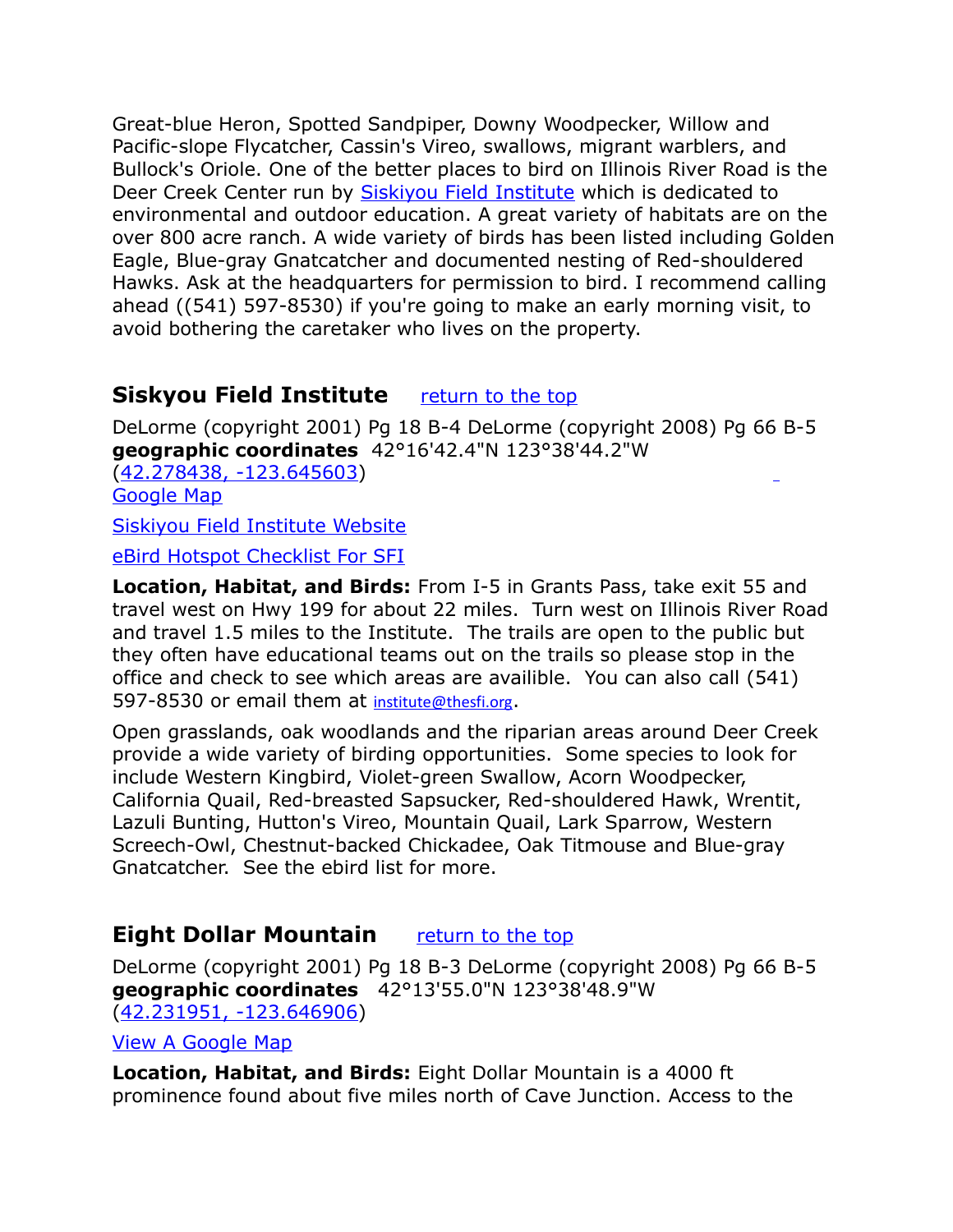mountain itself is difficult but the road around the base allows for some good birding. To reach this road, take Hwy 199 SW for 26 miles to Eight Dollar Road (8 Dollar Rd.). Turn right (west) and take this road as it meanders around the base of the mountain. The following is a list of birds recorded from Eight Dollar Road: Common Merganser, Sooty Grouse, Osprey, Bandtailed Pigeon, Acorn Woodpecker, Olive-sided Flycatcher, Hutton's Vireo, Steller's Jay, Wrentit, Cedar Waxwing, Black-throated Gray Warbler, and Lazuli Bunting.

# <span id="page-15-0"></span>**Lake Selmac** [return to the top](#page-0-0)

DeLorme (copyright 2001) Pg 18 C-4 DeLorme (copyright 2008) Pg 67 B-6 **geographic coordinates** 42°15'31.3"N 123°34'41.1"W [\(42.258702, -123.578094\)](https://www.google.com/maps/place/42%C2%B015)

[View A Google Map](http://maps.google.com/maps/ms?ie=UTF8&hl=en&msa=0&msid=108036481085398338899.0004736bed88af5fda4f1&ll=42.148133,-123.642883&spn=0.668935,1.399384&z=10)

[eBird Hotspot Checklist For Lake Selmac](http://ebird.org/ebird/hotspot/L728350?yr=all&m=&rank=mrec)

**Location, Habitat, and Birds:** Lake Selmac is located about just east of the town of Selma. From Grants Pass, travel SW on 199 for 22 miles to the town of Selma. Continue 0.6 miles past Selma and turn left (east) on Lakeshore Drive. Take Lakeshore for about 2 miles to the lake. Reeves Creek Rd. branches off of Lakeshore just before the lake. Reeves Creek can be used to access the west side of the lake. There are rest areas on the south end of the lake on both the Lakeshore Dr. side and the Reeves Creek side. Check out the mouth of McMullin Creek on the SE corner of the lake for a good migrant area. Lake Selmac is the largest body of water in Josephine Co., and the best bet for wayward coastal species, as well as occasional Greater Scaup, grebes, loons, etc.

#### **[Lake Selmac Website.](http://www.co.josephine.or.us/Page.asp?NavID=492)**

#### **[Lake Selmac Map](http://www.co.josephine.or.us/Images/ImageManager/selmac_map2.jpg)**

Birds in this area have included Mute Swan, Wood Duck, N. Shoveler, Ringnecked Duck, Ruddy Duck, Common and Pacific Loon, Pied-billed, Western Grebe, Double-Crested Cormorant, Great Egret, Green Heron, Bald Eagle (a pair nests here), Osprey, Caspian Tern, Rufous Hummingbird, Red-breasted Sapsucker, Hairy Woodpecker, Downy Woodpecker, Pileated Woodpecker, Black Phoebe, Hutton's Vireo, Golden-crowned Kinglet, Swainson's Thrush, Black-throated Gray Warbler, Hermit Warbler, and Dark-eyed Junco. Josephine County rarities including Redhead, Common Goldeneye, Pacific Loon, Red-Necked Grebe, Common Tern, Dunlin and Sage Thrasher have shown up here.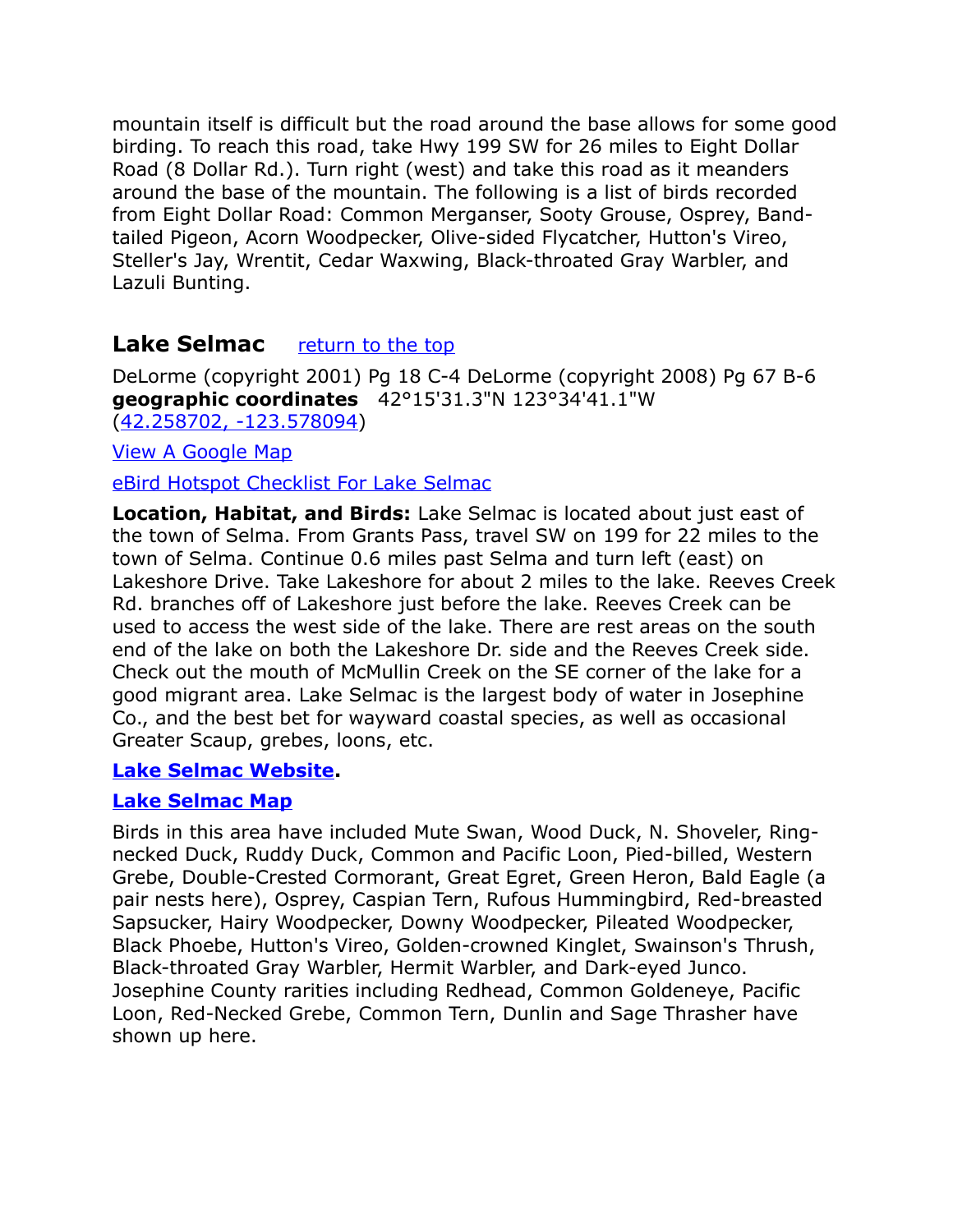# <span id="page-16-3"></span>**Kalmiopsis Wilderness** [return to the top](#page-0-0)

DeLorme (copyright 2001) Pg 18 C-2 DeLorme (copyright 2008) Pg 66 B-3 **geographic coordinates** 42°14'25.3"N 123°49'21.0"W [\(42.240364, -123.822510\)](https://www.google.com/maps/place/42%C2%B014)

#### [View A Google Map](http://maps.google.com/maps/ms?ie=UTF8&hl=en&msa=0&msid=108036481085398338899.0004736bed88af5fda4f1&ll=42.148133,-123.642883&spn=0.668935,1.399384&z=10)

**Location, Habitat, and Birds:** [Wilderness Website](http://www.wilderness.net/index.cfm?fuse=NWPS&sec=wildView&wname=Kalmiopsis%20Wilderness) [Directions to several](http://www.fs.usda.gov/recarea/rogue-siskiyou/recarea/?recid=77582)  hiking trails in the wilderness</u>. This area is very under-birded and the variety of birds is not well known. How about taking a good trip to the wilderness and letting us know what you see? Golden Eagle, Peregrine Falcon (several eyries), Northern Spotted Owl, Black-Backed Woodpecker, Mountain Bluebird and Green-tailed Towhee are just a few of many interesting birds found in this large area. In 2002, the giant Biscuit Forest Fire burned through much of the Kalmiopsis, creating large patches of snag forest and, in other ways, dramatically changing the landscape. Some trails are in disrepair. The Babyfoot Lake trailhead can be found 17 miles up Eight Dollar Mountain Road, which becomes NF 4201, but there are other access points and many miles of trails through this vast and varied tract of SW Oregon.

# <span id="page-16-2"></span>**CAVE JUNCTION AREA**

# <span id="page-16-1"></span>**Kerby** [return to the top](#page-0-0)

DeLorme (copyright 2001) Pg 18 C-3 DeLorme (copyright 2008) Pg 66 C-5 **geographic coordinates** 42°11'40.9"N 123°38'59.1"W [\(42.19469, -123.64974\)](https://www.google.com/maps/place/42%C2%B011)

#### [View A Google Map](http://maps.google.com/maps/ms?ie=UTF8&hl=en&msa=0&msid=108036481085398338899.0004736bed88af5fda4f1&ll=42.148133,-123.642883&spn=0.668935,1.399384&z=10)

<span id="page-16-0"></span>**Location, Habitat, and Birds:** Located just a mile north of Cave Junction on Hwy 199, this little berg can offer some good birds. This area is bordered by the Illinois River to the west so birds using the river often spill into this community. A large brushy area along the river can be accessed from the west end of 6th street, and is very birdy. A one mile trip west on Finch Rd. is also worthwhile, as the fields, drainage ditches, and wooded edges on the other side of the Illinois River tend to be very birdy. And don't miss the agricultural fields of Sauer's Flat, just north of town on Hwy 199. A Tufted Duck was once seen here but more common species might include Common Merganser, Osprey, Northern Harrier, White-tailed Kite, Band-tailed Pigeon, Acorn Woodpecker, Hutton's Vireo, Wrentit, California Towhee, and Lark Sparrow.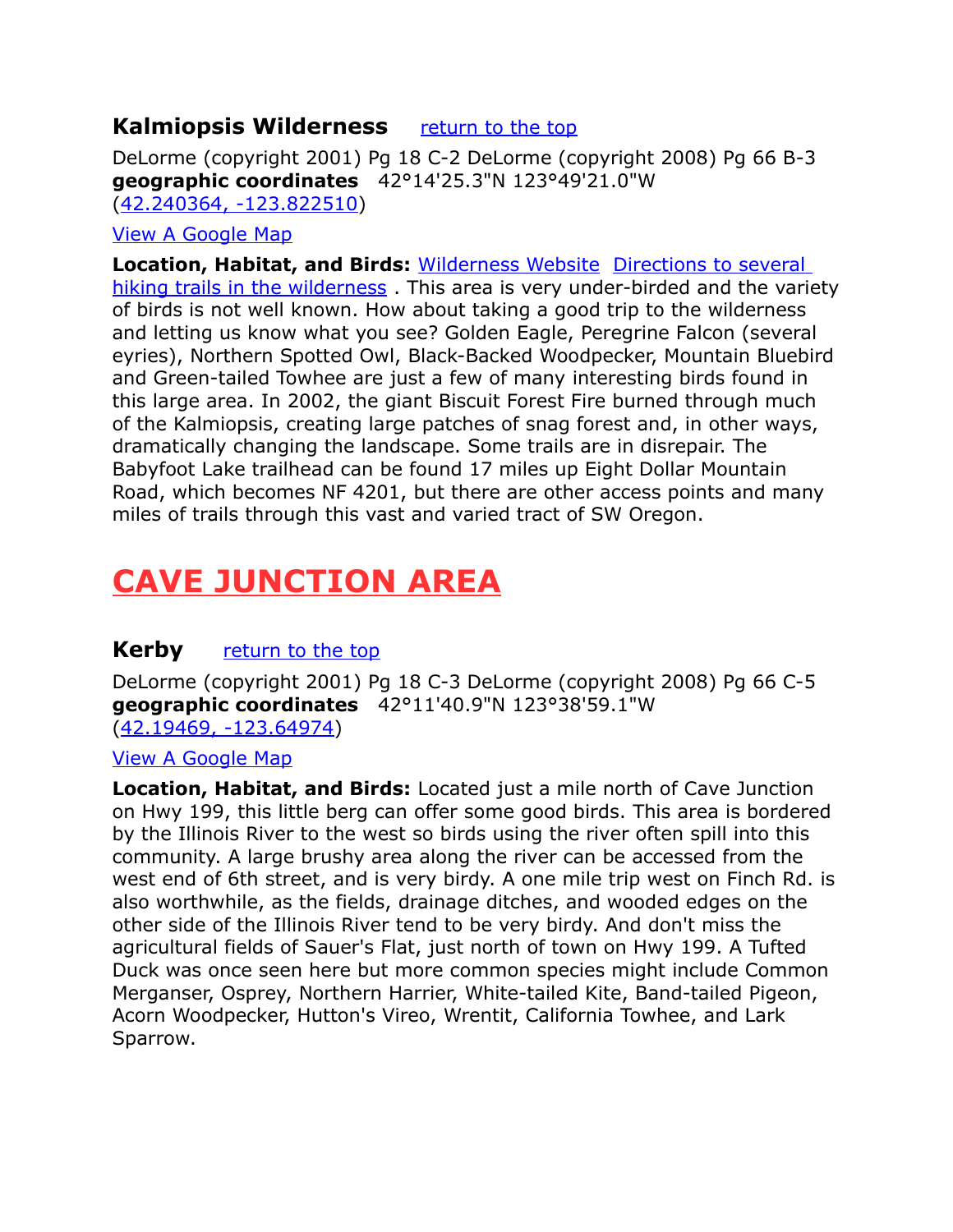# **Cave Junction** [return to the top](#page-0-0)

DeLorme (copyright 2001) Pg 18 C-3 DeLorme (copyright 2008) Pg 66 C-5 **geographic coordinates** 42°10'02.7"N 123°38'43.9"W **Cave Junction** [\(42.16741, -123.64554\)](https://www.google.com/maps/place/42%C2%B010)

**Cave Junction SewageTreatment Plant** [\(42.174102, -123.650713\)](https://www.google.com/maps/place/42%C2%B010)

[View A Google Map](http://maps.google.com/maps/ms?ie=UTF8&hl=en&msa=0&msid=108036481085398338899.0004736bed88af5fda4f1&ll=42.148133,-123.642883&spn=0.668935,1.399384&z=10)

[eBird Hotspot Checklist For Cave Junction Sewage Ponds](http://ebird.org/ebird/hotspot/L2394301?yr=all&m=&rank=mrec)

**Location, Habitat, and Birds:** Cave Junction is located 30 miles SW of Grants Pass on Hwy 199. Take I-5 exit 55 to 199 and travel west for 30 miles. Many of the same birds seen in Grants Pass can be found in Cave Junction, although Oak Titmouse and Gray Gnatcatcher tend to be much harder to come by, and some of the more forest-associated species such as Golden-crowned Kinglet and Red-breasted Nuthatch are easier to find. The water treatment plant (North side of town at the end of N. Sawyer Avenue off W. River Street just west of Hwy 199) has a good selection of birds, is a dependable site for many duck species, Virginia Rail, Black Phoebe, Marsh Wren and, in season, Common Yellowthroat. It has hosted such Josephine County rarities as Tufted Duck, Solitary Sandpiper, Red-Necked & Wilson's Phalarope, Forster's & Black Tern and Bank Swallow. Workers may let birders onto the grounds when the plant is open.

# <span id="page-17-0"></span>**Illinois River Forks State Park** [return to the top](#page-0-0)

DeLorme (copyright 2001) Pg 18 C-3 DeLorme (copyright 2008) Pg 66 D-5 **geographic coordinates** 42°09'35.0"N 123°39'25.7"W [\(42.159718, -123.657141\)](https://www.google.com/maps/place/42%C2%B009)

[View A Google Map](http://maps.google.com/maps/ms?ie=UTF8&hl=en&msa=0&ll=42.135913,-123.285828&spn=0.404293,1.056747&z=11&msid=108036481085398338899.0004736bed88af5fda4f1) 

[Park Website](http://www.oregonstateparks.org/park_103.php)

[eBird Hotspot Checklist For Illinois River Forks SP](http://ebird.org/ebird/hotspot/L2122071?yr=all&m=&rank=mrec)

**Location, Habitat, and Birds:** This free day-use park is located just one mile south of Cave Junction on Hwy 199. Take the first right after crossing the Illinois River bridge and follow the signs. It gets crowded during warm summer months. Birds here include Red-shouldered Hawk, Yellow-breasted Chat, Great-blue Heron, Spotted Sandpiper, Downy Woodpecker, Acorn Woodpecker, Ash-throated Flycatcher, Willow Flycatcher, Pacific-slope Flycatcher, Cassin's Vireo, Tree and Violet-green Swallows, Yellow Warbler, and Bullock's Oriole.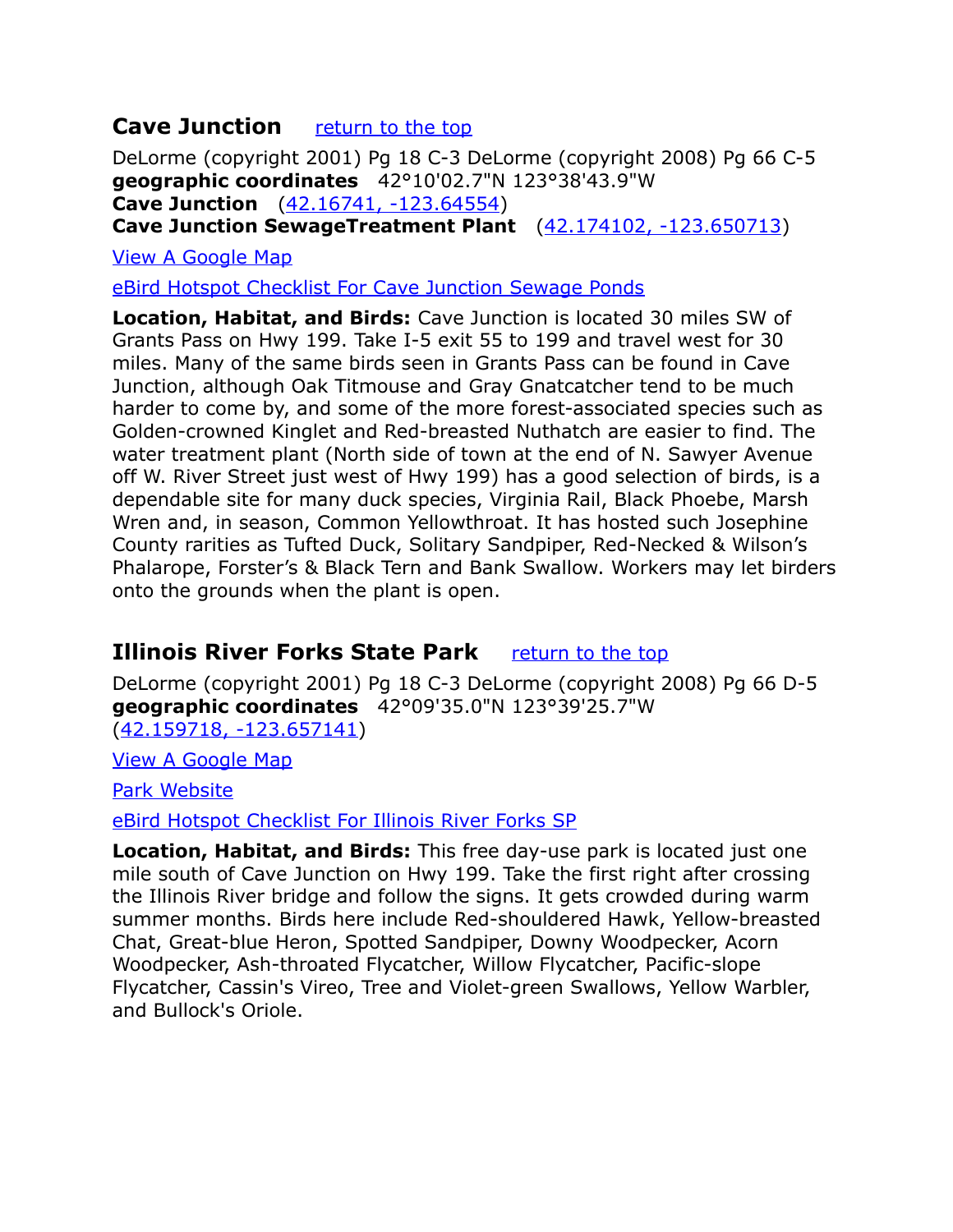# <span id="page-18-1"></span>**Rough and Ready Creek Botanical Wayside** [return to the top](#page-0-0)

DeLorme (copyright 2001) Pg 18 D-3 DeLorme (copyright 2008) Pg 66 D-5 **geographic coordinates** 42°05'42.9"N 123°40'58.6"W [\(42.095258, -123.682959\)](https://www.google.com/maps/place/42%C2%B005)

[View A Google Map](http://maps.google.com/maps/ms?ie=UTF8&hl=en&msa=0&msid=108036481085398338899.0004736bed88af5fda4f1&ll=42.148133,-123.642883&spn=0.668935,1.399384&z=10)

[Park Website](http://www.highway199.org/siskiyou-mountains-cave-junction-oregon/oregon-state-parks/rough-ready-forest/rough-and-ready-forest-state-park.htm)

[eBird Hotspot Checklist For RRCBW](http://ebird.org/ebird/hotspot/L2191579?yr=all&m=&rank=mrec)

**Location, Habitat, and Birds:** Rough and Ready Botanical State Park Wayside is located about 4.5miles south of Cave Junction, along highway 199. The parking area is on the west side of the highway, just past milepost 34 and just before the bridge over Rough and Ready Creek. Parking is available on the west side of the highway. The pull-out features a trailhead, a covered picnic table and a kiosk with botanical interpretation. There is a 0.75 mile trail that leads across the gravelly plain and up to the edge of the wooded hills. This area provides some habitat not seen in the rest of the county. With a plant community that looks like it was shipped in from eastern Oregon, this park can attract an interesting mix of birds. Some of the species reported from here include Bufflehead, Sharp-shinned Hawk, Pileated and Acorn Woodpecker, Hutton's Vireo, Hermit Thrush, Wrentit, California Towhee, and Lark and Fox Sparrow. Lark Sparrow can often be located here during breeding season and nesting has been confirmed.

# <span id="page-18-0"></span>**O'Brien** *return* to the top

DeLorme (copyright 2001) Pg 18 D-3 DeLorme (copyright 2008) Pg 66 E-5 **geographic coordinates** 42°03'59.9"N 123°42'13.3"W [\(42.066636, -123.703689\)](https://www.google.com/maps/place/42%C2%B003)

[View A Google Map](http://maps.google.com/maps/ms?ie=UTF8&hl=en&msa=0&msid=108036481085398338899.0004736bed88af5fda4f1&ll=42.148133,-123.642883&spn=0.668935,1.399384&z=10)

**Location, Habitat, and Birds:** This area is on the map because of a one time sighting of California Thrasher. Located just 5 miles north of the California border on Hwy 199, the O'Brien area offers many side roads that allow access to National Forest Land. From O'Brien, travel west on Lone Mt. Road for one mile and the road forks. Go right (north) on Muddy Flats Road (paved) and travel for 1 mile. Turn left for a short distance and return south to Muddy Flats Road to make a quick, low elevation forest loop. Return to the fork in the road and take the left fork (Lone Mt. Road) which takes you to higher country while following the west fork of the Illinois River (Set your odometer at the fork. The California border is 8.3 miles away). Expect many of the same species listed in other locations but keep that thrasher in mind. Who knows, maybe you will be the one to find a California Thrasher or a Nuttail's Woodpecker in this region.